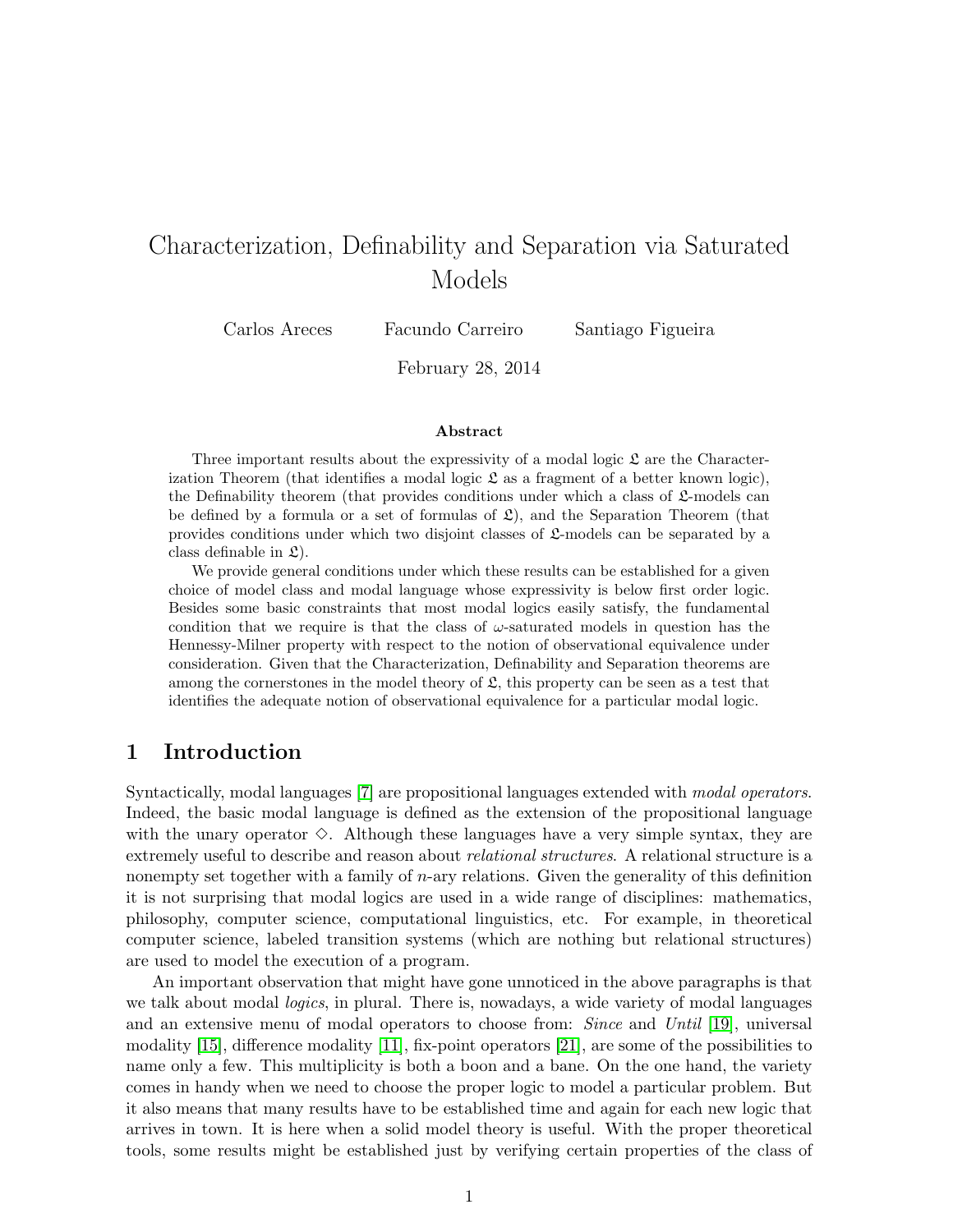models defining the logic. In particular, many model theoretical results for a logic  $\mathfrak L$  rely on the availability of an adequate notion of "indiscernibility" or observational equivalence, i.e., a notion that specifies when two models are indistinguishable by formulas of L.

We investigate Characterization, Definability, and Separation theorems for modal logics: three model-theoretical results intimately related with the notion of observational equivalence. We pursue a general study of these properties without referring to a particular modal logic. In general, the validity of these theorems is a good indicator that the underlying notion of observational equivalence for a given logic is indeed the correct one.

<span id="page-1-1"></span>First-order logic, modal logics and similarity These three notions will play a mayor role and it will be useful to discuss them and their interaction right away. First-order logic (FO) will delineate our framework and we will assume its syntax, semantics and basic prop-erties well known.<sup>[1](#page-1-0)</sup> All the modal logics covered by our results are fragments of FO, and we will make use of some of FO's main model theoretic properties to prove our results. We will introduce the basic (uni)modal logic BML in detail but, in the rest of this paper we will work with an arbitrary modal logic. We will only require it to be *adequately below first-order logic* as per Definition [4.](#page-5-0) Finally, we will discuss different notions of observational equivalence. They will depend on the particular logic under consideration but, once more, we will abstract away their common aspects in the notion of an *adequate similarity* as per Definition [6.](#page-6-0)

Let us start by introducing syntax and semantics of BML. Let PROP be a countable, infinite set of propositional symbols. Formulas in BML are generated by the grammar:

$$
\varphi ::= p \mid \neg \varphi \mid \varphi \land \varphi \mid \Diamond \varphi,
$$

where p is a propositional symbol in PROP. BML is interpreted over relational models  $\mathcal{M} =$  $(M, R, V)$ , where M is a nonempty domain, R is a binary relation on M, and V is a valuation mapping propositional symbols to subsets over M. The pair  $\langle M, w \rangle$  for w an element in M is called a pointed model. We usually drop brackets and write  $\mathcal{M}, w$  instead of  $\langle \mathcal{M}, w \rangle$ . Given a pointed model  $\mathcal{M}, w$  we define when a BML-formula  $\varphi$  is true in  $\mathcal M$  at w (notation  $\mathcal{M}, w \Vdash \varphi$  as follows:

$$
\mathcal{M}, w \Vdash p \quad \text{iff} \quad w \in V(p) \n\mathcal{M}, w \Vdash \neg \varphi \quad \text{iff} \quad \mathcal{M}, w \Vdash \varphi \n\mathcal{M}, w \Vdash \varphi \land \psi \quad \text{iff} \quad \mathcal{M}, w \Vdash \varphi \text{ and } \mathcal{M}, w \Vdash \psi \n\mathcal{M}, w \Vdash \Diamond \varphi \quad \text{iff} \quad \mathcal{M}, v \Vdash \varphi \text{ for some } v \in M \text{ such that } wRv.
$$

The right notion of observational equivalence for BML is that of a *bisimulation*. A bisimulation between two models  $\mathcal{M} = (M, R, V)$  and  $\mathcal{M}' = (M', R', V')$  is a nonempty relation  $Z \subseteq$  $M \times M'$  satisfying the following conditions:

- (i) Atomic harmony: if  $wZw'$  then w and w' satisfy the same propositional symbols, i.e.,  $w \in V(p)$  iff  $w' \in V'(p)$  for all propositional symbols p;
- (ii) Forth condition: if  $wZw'$  and  $wRv$  then there is v' s.t.  $vZv'$  and  $w'R'v'$ ;
- (iii) *Back condition*: if  $wZw'$  and  $w'R'v'$  then there is v s.t.  $vZv'$  and  $wRv$ .

<span id="page-1-0"></span><sup>&</sup>lt;sup>1</sup>We will use standard notation for first-order models and formulas and, in particular, we will use  $\models$  for the satisfiability relation between a first-order model  $\mathcal{M}$ , an assignment g and a first-order formula  $\varphi$ .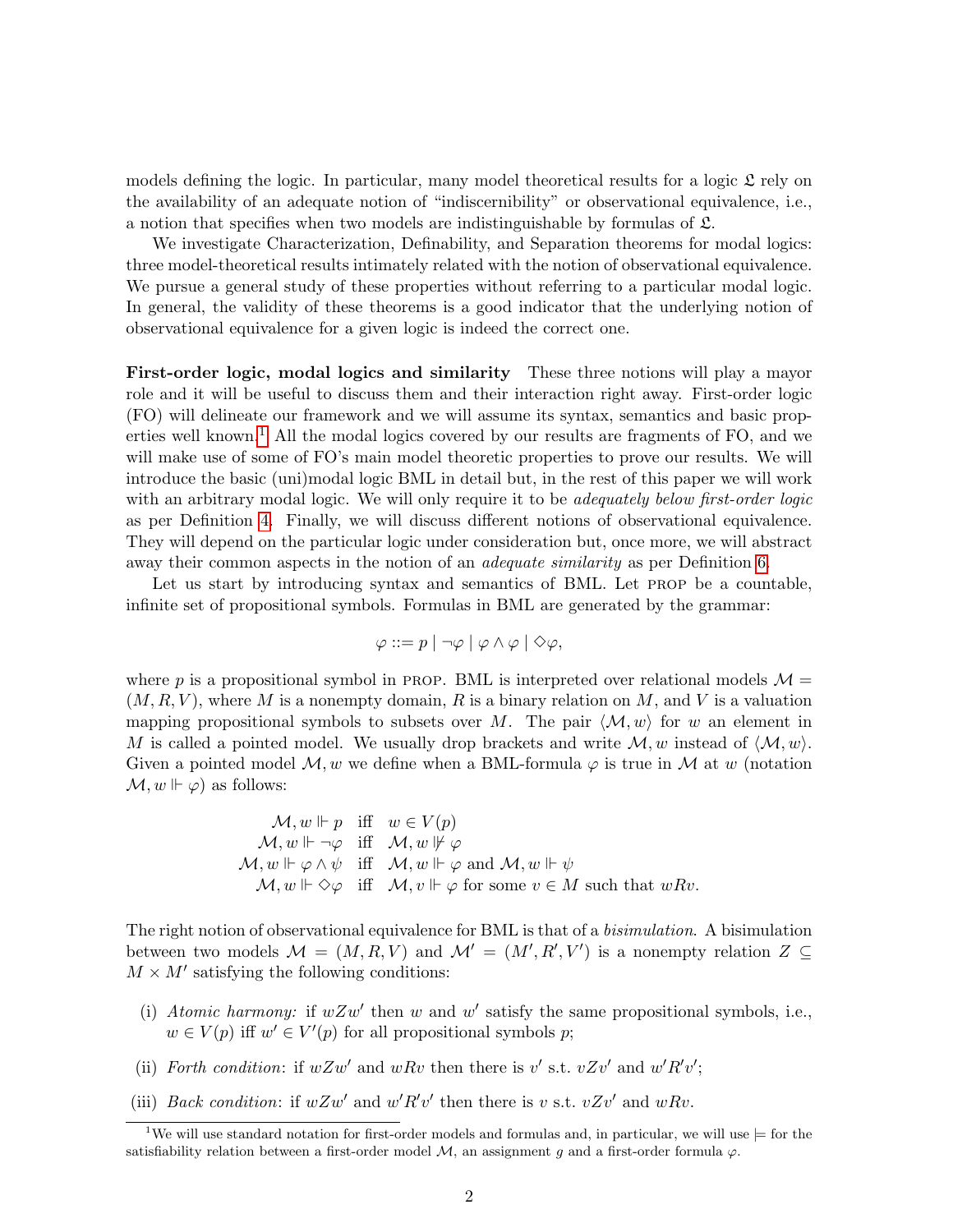Two pointed models  $M, w$  and  $M', w'$  are called *bisimilar* if there is a bisimulation Z between M and M' such that  $wZw'$ . A well known result in basic modal logic states that if M, w and M', w' are bisimilar then they are modally equivalent, i.e., for any BML-formula  $\varphi$ we have  $\mathcal{M}, w \Vdash \varphi$  iff  $\mathcal{M}', w' \Vdash \varphi$ . The reverse implication is not true in general. A model M is called modally-saturated if for every state  $w \in M$  and every set  $\Sigma$  of formulas, if every finite subset of  $\Sigma$  is satisfiable in some successor of w, then  $\Sigma$  itself is satisfiable in some successors of  $w$ . An important result states that if two modally saturated models are modally equivalent then they are bisimilar [\[7\]](#page-21-0).

We now switch to first-order logic. Notice, first, that a relational model  $\mathcal{M} = (M, R, V)$ is essentially a first-order model over the language with a binary relation symbol and unary predicate symbols for the propositional symbols. Second, bisimulations are the modal analogue of the first-order notion of partial isomorphism. That is, partial isomorphisms are the right notion of observational equivalence for FO. Given a model  $M$  and  $w_1, \ldots, w_n$  elements in M, we write  $(\mathcal{M}, w_1, \ldots, w_n)$  for the extension of M with  $w_1, \ldots, w_n$  as new constant symbols (interpreted in the obvious way). A partial isomorphism between two first-order models M and M' is a binary relation Z on pairs of finite sequences  $\langle w_1, \ldots, w_n \rangle$ ,  $\langle w'_1, \ldots, w'_n \rangle$  of elements of M and M' of the same length such that  $\emptyset Z\emptyset$  and

- (i) Atomic harmony: if  $\langle w_1, \ldots, w_n \rangle Z \langle w'_1, \ldots, w'_n \rangle$  then  $(\mathcal{M}, w_1, \ldots, w_n)$  and  $(\mathcal{M}', w'_1, \ldots, w'_n)$  satisfy the same atomic sentences;
- (ii) Forth condition: if  $\langle w_1, \ldots, w_n \rangle Z \langle w'_1, \ldots, w'_n \rangle$  then for all  $v \in \mathcal{M}$  there is  $v' \in \mathcal{M}'$  such that  $\langle w_1, \ldots, w_n, v \rangle Z \langle w'_1, \ldots, w'_n, v' \rangle;$
- (iii) *Back condition:* if  $\langle w_1, \ldots, w_n \rangle Z \langle w'_1, \ldots, w'_n \rangle$  then for all  $v' \in \mathcal{M}'$  there is  $v \in \mathcal{M}$  such that  $\langle w_1, \ldots, w_n, v \rangle Z \langle w'_1, \ldots, w'_n, v' \rangle$ .

The coincidences between the definitions of bisimulation and partial isomorphism are clear. They also play a similar role: any two partially isomorphic first-order models are elementarily equivalent (i.e., they satisfy the same first-order formulas). The reverse implication is not true in general but it holds for  $\omega$ -saturated models [\[9\]](#page-21-4). In other words, partial isomorphisms and bisimulations are both carefully tuned to their respective logics.

Characterization, definability and separation for the basic modal logic A well known result shows that BML is at most as expressive as FO: there is a truth preserving translation  $ST_x$  mapping formulas of BML to formulas of FO (with at most one free variable x). That is, for every BML-formula  $\varphi$ ,  $\mathcal{M}, w \Vdash \varphi$  iff  $\mathcal{M} \models ST_x(\varphi)(w)$ .<sup>[2](#page-2-0)</sup> In fact, BML is strictly less expressive than FO: it coincides with the formulas of FO that are preserved under bisimulations. This is known as the van Benthem characterization theorem [\[38\]](#page-23-0):

**Theorem 1** (Characterization). A first-order formula  $\varphi$  is equivalent to the translation of a BML formula iff  $\varphi$  is invariant under bisimulations.

This theorem can be used, for instance, to prove undefinability results for the basic modal logic. A property that can be expressed with a first-order formula with one free variable but is not invariant under bisimulation (e.g., irreflexivity of a binary relation) cannot be expressed by a formula of BML.

<span id="page-2-0"></span> $^{2}\mathcal{M} \models \psi(w)$  is the standard notation for  $\mathcal{M}, v \models \psi(x)$  for any valuation v such that  $v(x) = w$ . See for instance [\[26\]](#page-22-1).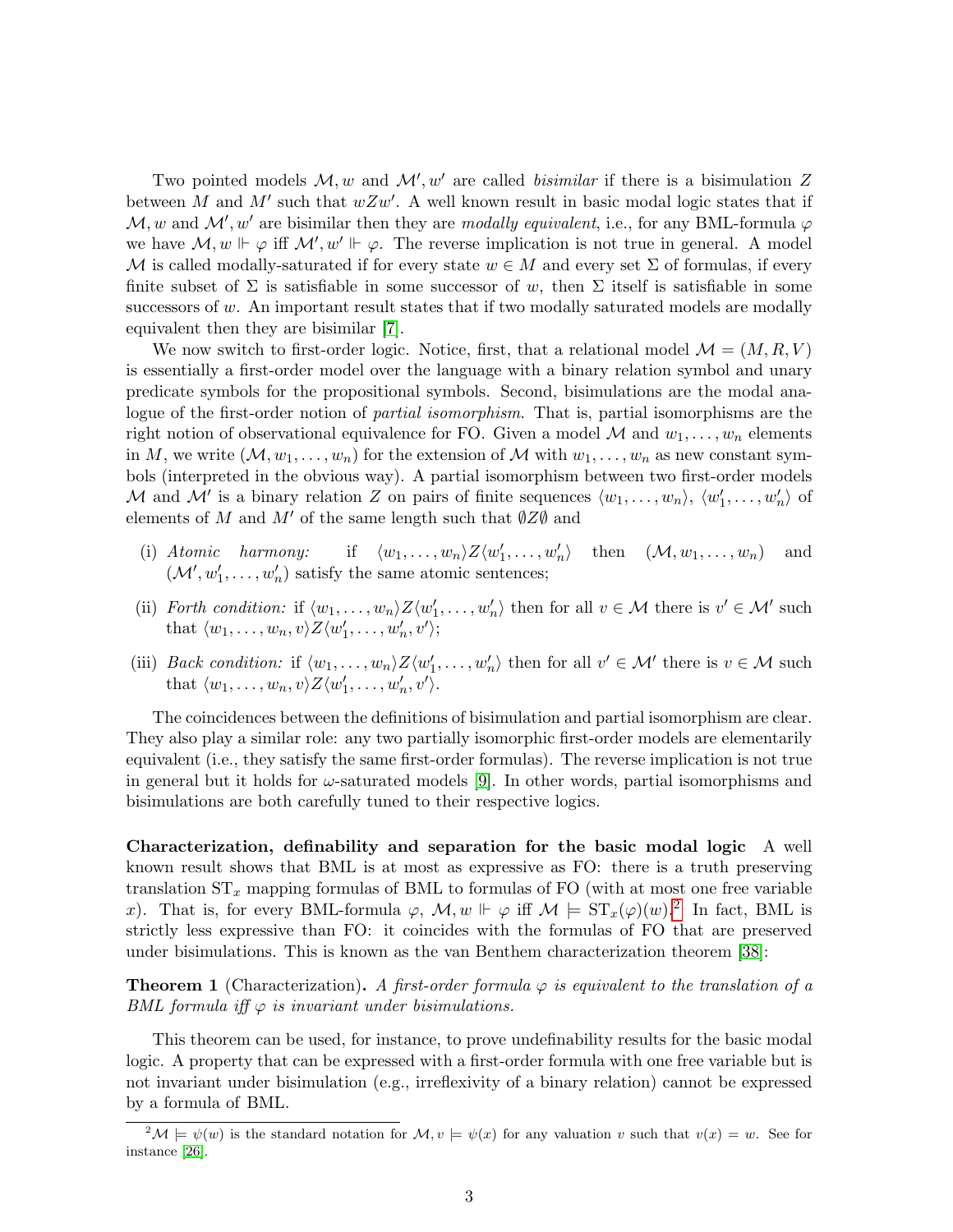The first-order Definability theorem states that a class of models K is definable by means of a set of formulas if and only if K is closed under ultraproducts and partial isomorphisms, and the complement of K is closed under ultrapowers. K is definable by a single formula if and only if both K and its complement are closed under ultraproducts and partial isomorphisms. It follows, for example, that the class of finite models is not definable in FO because it is not closed under ultraproducts. The Definability theorem for BML was proved by de Rijke [\[12\]](#page-21-5):

<span id="page-3-0"></span>**Theorem 2** (Definability). A class of relational pointed models K is definable by means of a set of BML-formulas (respectively, a single BML-formula) iff K is closed under bisimulations and ultraproducts and its complement is closed under ultrapowers (respectively, bisimulations and ultraproducts).

By Theorem [2](#page-3-0) the class of reflexive pointed models, for example, is not definable by a single formula or by a set of formulas in BML as it is not closed under bisimulations.

First-order Separation is closely related to Definability: it provides conditions to separate two disjoint classes of models M and N by means of an elementary class (i.e., a class defined by a first-order formula). That is, it is possible to find an elementary class  $M'$  such that  $M \subseteq M'$ and  $N \cap M' = \emptyset$ . The Separation theorem for FO states that M' always exists if M is closed under isomorphisms and ultraproducts, and N is closed under isomorphisms and ultrapowers. The Separation theorem for BML was also proved by de Rijke in [\[12\]](#page-21-5).

**Theorem 3** (Separation). Let M and N be classes of relational pointed models with  $M \cap N = \emptyset$ . If M is closed under bisimulations and ultraproducts, and N is closed under bisimulations and ultrapowers (respectively, ultraproducts), then there exists a class  $M'$  of pointed models definable by means of a set of BML-formulas (respectively a single BML-formula) such that  $M \subseteq M'$  and  $N \cap M' = \emptyset$ .

Characterization, Definability and Separation have been investigated for many different modal logics (indeed the literature on these topic is extremely wide, see [\[7,](#page-21-0) [18,](#page-21-6) [22,](#page-22-2) [25,](#page-22-3) [29,](#page-22-4) [37,](#page-23-1) [13\]](#page-21-7) among others). In each particular case, a different notion of observational equivalence is involved, and an ad-hoc proof is provided. Still, the spirit of the proofs is similar and they rely on first-order model theoretic tools. This is explicitly mentioned by Blackburn, de Rijke and Venema when discussing Separation and Definability [\[7,](#page-21-0) p. 109]:

This close connection to first-order logic may explain why the results of this section seem to generalize to any modal logic that has a standard translation into firstorder logic. For example, all the results of this section can also be obtained for basic temporal logic.

Our main goal is to sum up the key ingredients used in these proofs and identify sufficient model theoretical conditions that an *arbitrary* (even sub-boolean) modal logic has to fulfill for these results to hold. These conditions are captured by the notion of *adequate similarity* that we introduce in Definition [6.](#page-6-0)

This article is an extended version of [\[8\]](#page-21-8). We have refined the definition of the general framework, included full proofs of all results, and added two new sections: one concerning Separation results and one with applications of this framework to several concrete logics. The rest of the article is organized as follows. In Section [2](#page-4-0) we introduce basic definitions. In Sections [3,](#page-6-1) [4](#page-10-0) and [5](#page-13-0) we prove generalizations of the Characterization, Definability and Separation theorems. In Section [6](#page-14-0) we show how to use the previous theorems in particular logics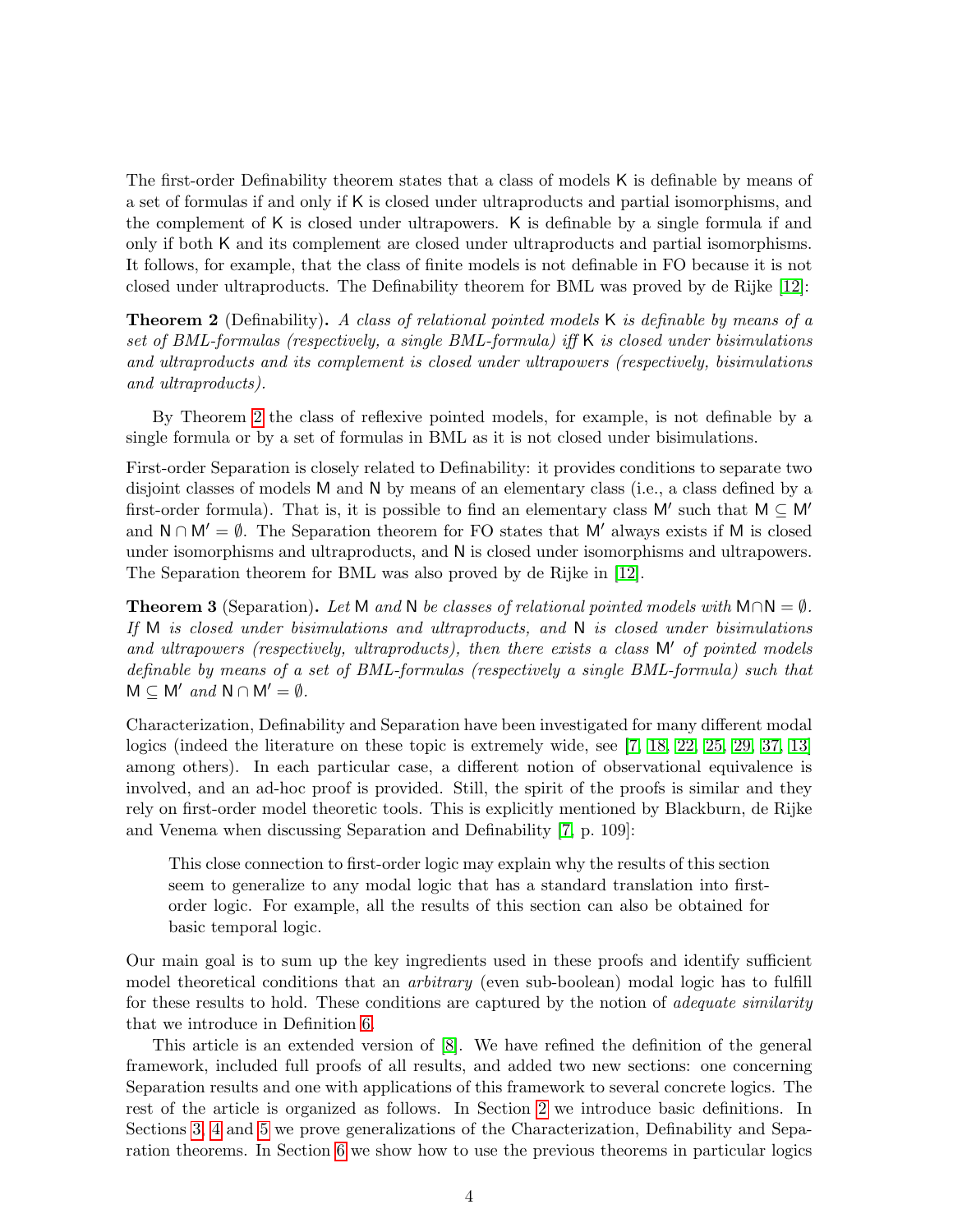providing both new results and alternative proofs to well established ones. In Section [7](#page-19-0) we compare our results to related work in the area. Finally in Section [8](#page-19-1) we draw our conclusions and propose further lines of research.

# <span id="page-4-0"></span>2 The general framework

We will introduce basic definitions about syntax, semantics, expressive power and simulation. Together, they will define our general framework.

**Syntax** We say that a modal logic  $\mathfrak L$  has an *adequate syntax* if it extends the language defined by the following grammar:

$$
\varphi ::= p | \varphi \vee \varphi | \varphi \wedge \varphi | \top | \bot,
$$

where p is one of countably many propositional symbols. FORM( $\mathfrak{L}$ ) denotes the set of all formulas of  $\mathfrak{L}$ . Note that negation might not be present in the language.

For first-order we assume a signature  $\sigma$  and denote the set of all first-order  $\sigma$ -formulas as FORM(FO). Given first-order variables  $x_1, \ldots, x_n$  we write  $\varphi(x_1, \ldots, x_n)$  to say that the free variables of  $\varphi$  are among  $x_1, \ldots, x_n$  (but not necessarily all of them). This notation extends to sets  $\Gamma(x_1,\ldots,x_n)$  of first-order formulas.

**Semantics** We say that  $\mathfrak L$  has *adequate semantics* if the *meaning* or *extension* of each formula in  $\mathfrak L$  is specified in model theoretic ways. More precisely, we assume that formulas are evaluated over structures we will call  $\mathfrak{L}\text{-models}$ , that each  $\mathfrak{L}\text{-model}$  M has as domain a non empty set of elements (denoted  $|\mathcal{M}|$ ), and that the extension of each formula is specified over |M|. A pointed  $\mathfrak{L}\text{-model}$  is a pair  $\langle \mathcal{M}, \bar{w} \rangle$  where M is an  $\mathfrak{L}\text{-model}$  and  $\bar{w} \in |\mathcal{M}|^n$  for some fixed *n* that we will call the *dimension* of the pointed model.<sup>[3](#page-4-1)</sup> Given an £-formula  $\varphi$ , we use the notation  $\mathcal{M}, \bar{w} \Vdash \varphi$  for " $\varphi$  is true at  $\bar{w}$  in  $\mathcal{M}$ " and  $\mathcal{M}, \bar{w} \nvDash \varphi$  for " $\varphi$  is false at  $\bar{w}$  in  $\mathcal{M}$ ". The definition of  $\vdash$  depends on  $\mathfrak{L}$ . We only impose that  $\wedge$ ,  $\vee$ ,  $\top$  and  $\bot$  have the usual interpretations:

> $\mathcal{M}, \bar{w} \Vdash \varphi \wedge \psi \quad \text{iff} \quad \mathcal{M}, \bar{w} \Vdash \varphi \text{ and } \mathcal{M}, \bar{w} \Vdash \psi$  $\mathcal{M}, \bar{w} \Vdash \varphi \vee \psi$  iff  $\mathcal{M}, \bar{w} \Vdash \varphi$  or  $\mathcal{M}, \bar{w} \Vdash \psi$  $\mathcal{M}, \bar{w} \Vdash \top$  always  $\mathcal{M}, \bar{w} \Vdash \bot$  never.

We assume that all pointed models of a given logic  $\mathfrak L$  have the same dimension. Given  $\mathfrak L$ we use PMODS( $\mathfrak{L}$ ) to denote the class of pointed  $\mathfrak{L}$ -models. Given M a class of (modal or first-order) models, we will denote by M the complement of M with respect to a universe class C that will always be clear from context.

**Expressive power** We define formally what it means for a logic  $\mathfrak{L}$  to be at most as expressive as first-order logic. Intuitively, this will be the case if there is a truth-preserving translation of  $\mathfrak{L}$ -formulas into FO-formulas. Since we have fixed no specific semantics for  $\mathfrak{L}$ , this translation should be understood modulo a suitable translation of pointed models of  $\mathfrak L$ to pointed models of FO.

<span id="page-4-1"></span><sup>&</sup>lt;sup>3</sup>For BML,  $n = 1$  and formulas are evaluated at a single point; other modal logics, e.g., multidimensional modal logics like arrow and interval logics [\[27\]](#page-22-5), are evaluated over tuples.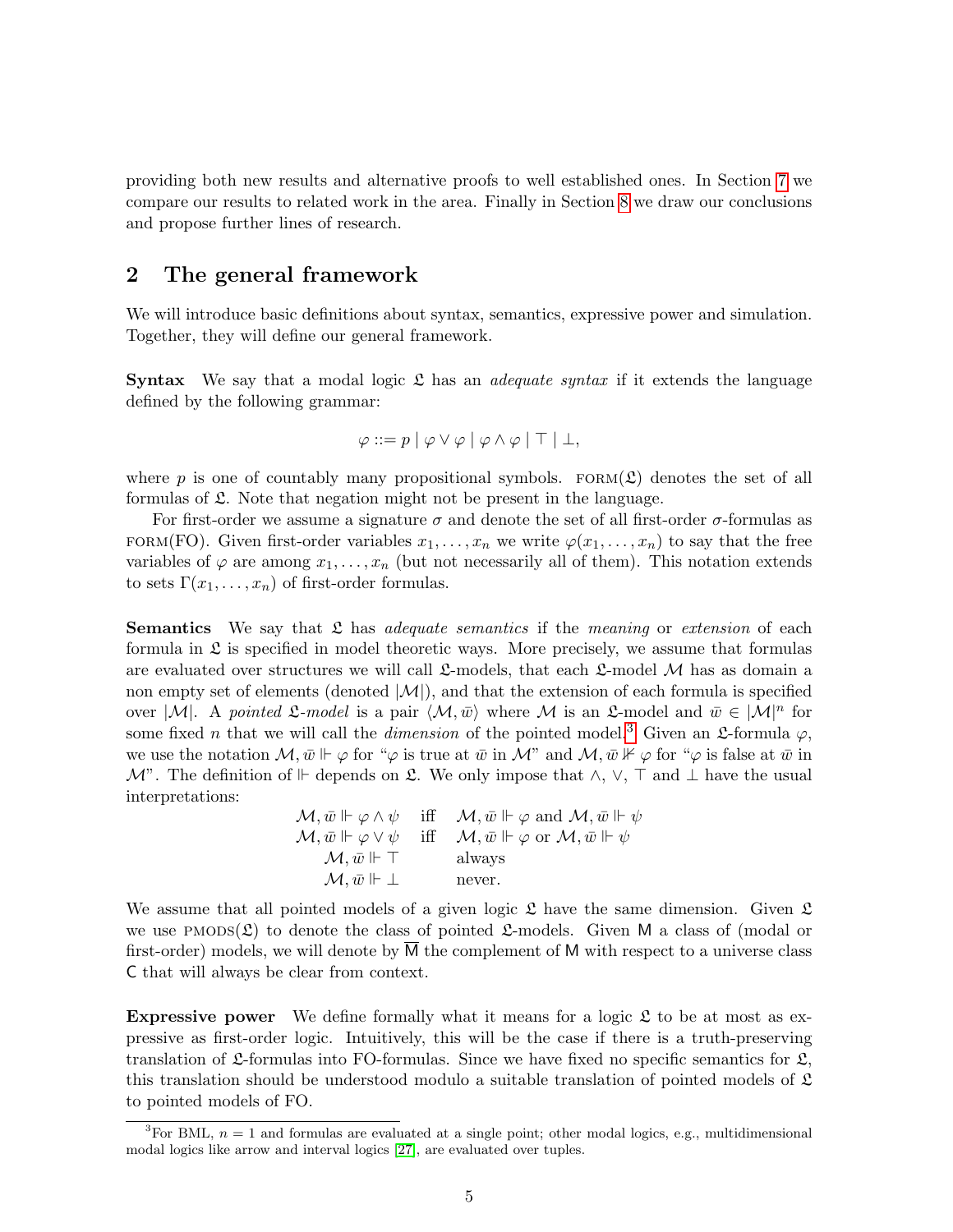A pointed FO-model is a pair  $\langle M, \bar{w} \rangle$  where M is an FO-model for the signature  $\sigma$  and  $\bar{w} \in |\mathcal{M}|^n$  for some fixed *n* that we call the *dimension* of the pointed model. PMODS<sub>n</sub>(FO) denotes the class of all pointed FO-models of dimension  $n$ . We will assume a fixed dimension and drop the subscript. Given a pointed FO-model  $\langle \mathcal{M}, \bar{w} \rangle$  for  $\bar{w} = w_1, \dots, w_n$  of dimension n, we will also consider  $\bar{w}$  as a finite valuation  $g : \{x_1, \ldots, x_n\} \to |\mathcal{M}|$  interpreting variables  $x_1, \ldots, x_n$  as  $w_1, \ldots, w_n$ , respectively.

Given an ultrafilter D over an index I, the ultraproduct of pointed FO-models  $\{\mathcal{G}_i, g_i\}_{i\in I}$ (notation:  $\prod_D \mathcal{G}_i, g_i$ ) is a pointed FO-model  $\langle \mathcal{G}, g \rangle$  where  $\mathcal{G} = \prod_D \mathcal{G}_i$  is the ultraproduct of  $\{\mathcal{G}_i\}_{i\in I}$  modulo D and g is the ultralimit of  $\{g_i\}_{i\in I}$  modulo D. Equivalently one may interpret any  $\sigma$ -pointed model  $\langle \mathcal{G}, g \rangle$  as a  $\sigma'$ -model  $\mathcal{G}'$  where  $\sigma' = \sigma \cup \{c_1, \ldots, c_n\}$  for new constant symbols  $c_i \notin \sigma$  and where the interpretation of  $c_i$  in  $\mathcal{G}'$  is  $g(x_i)$ . Then the ultraproduct  $\prod_D \mathcal{G}_i, g_i$  is a pointed model  $\langle \mathcal{G}, g \rangle$  where  $\mathcal{G}$  is the reduct of  $\mathcal{G}' = \prod_D \mathcal{G}'_i$  to  $\sigma$ , and  $\bar{g}(x_i)$  is the interpretation of  $c_i$  in  $\mathcal{G}'$ .

Let  $\langle M, \bar{w}\rangle, \langle N, \bar{v}\rangle \in \text{PMODs}(\mathfrak{L}).$  We write  $M, \bar{w} \Rrightarrow_{\mathfrak{L}} N, \bar{v}$  if for every L-formula  $\varphi, \mathcal{M}, \bar{w} \Vdash \varphi$  implies  $\mathcal{N}, \bar{v} \Vdash \varphi$ . We write  $\mathcal{M}, \bar{w} \equiv_{\mathfrak{L}} \mathcal{N}, \bar{v}$  when  $\mathcal{M}, \bar{w} \Rightarrow_{\mathfrak{L}} \mathcal{N}, \bar{v}$  and  $\mathcal{N}, \bar{v} \Rightarrow_{\mathfrak{L}} \mathcal{M}, \bar{w}$ . We will use a similar notation for pointed FO-models and we drop subscripts when the logic involved is clear from context.

<span id="page-5-0"></span>**Definition 4** (Adequately below first-order). We say that a logic  $\mathfrak L$  with adequate syntax and semantics is below first-order if models in  $P$ MODS( $\mathfrak{L}$ ) have dimension n and there is a class of models K  $\subseteq$  PMODS<sub>n</sub>(FO) for a fixed first-order signature  $\sigma$ , a bijective map  $\mathsf{Tm}$  : PMODS( $\mathfrak{L}$ )  $\rightarrow$ K (called a model translation of  $\mathfrak L$  into K) and a map Tf : FORM( $\mathfrak L$ )  $\rightarrow$  FORM(FO) (called a formula translation of  $\mathfrak{L}$ ) satisfying the following conditions:

(i) If  $\varphi \in \text{FORM}(\mathfrak{L})$  and  $\langle \mathcal{M}, \bar{w} \rangle \in \text{PMODS}(\mathfrak{L})$  then

$$
\mathcal{M}, \bar{w} \Vdash \varphi \quad \text{iff} \quad \mathsf{Tm}(\mathcal{M}, \bar{w}) \models \mathsf{Tf}(\varphi);
$$

<span id="page-5-1"></span>(ii) The range Ran(Tf) of Tf is closed under conjunction and disjunction, up to semantic equivalence: if  $\alpha, \beta \in \text{Ran(Tf)}$  then there exists  $\varphi_{\alpha \wedge \beta} \in \text{Ran(Tf)}$  (resp.  $\varphi_{\alpha \vee \beta} \in \text{Ran(Tf)}$ ) such that  $\varphi_{\alpha\wedge\beta} \equiv_{\text{FO}} \alpha \wedge \beta$  (resp.  $\varphi_{\alpha\vee\beta} \equiv_{\text{FO}} \alpha \vee \beta$ ).

 $\mathfrak L$  is adequately below first-order if, additionally, K is closed under isomorphisms and ultraproducts.

For notational simplicity, and without loss of generality, we will read [\(ii\)](#page-5-1) as saying that  $\mathsf{Tf}(\varphi \wedge \psi) = \mathsf{Tf}(\varphi) \wedge \mathsf{Tf}(\psi)$  and  $\mathsf{Tf}(\varphi \vee \psi) = \mathsf{Tf}(\varphi) \vee \mathsf{Tf}(\psi)$ .

Observe that a number of useful properties obtain when a given logic  $\mathfrak L$  is adequately below first order. For example, as K is closed under ultraproducts it can be shown that  $\mathfrak L$  is compact.

Similarity As we have seen, the notions of observational equivalence for different logics can greatly vary in shape and form. For instance, a bisimulation (the right notion for BML) is a relation between the domains of two fixed pointed models. On the other hand, a partial isomorphism (the right notion for FO) is a relation between sequences of elements of two fixed models. Still, they both imply that the two models are indistinguishable by the formulas of the logic.

As we want to consider arbitrary modal logics, we cannot possibly know the particular shape of the notion of observational equivalence involved. Therefore, we will abstract their main property in the more general notion of similarity.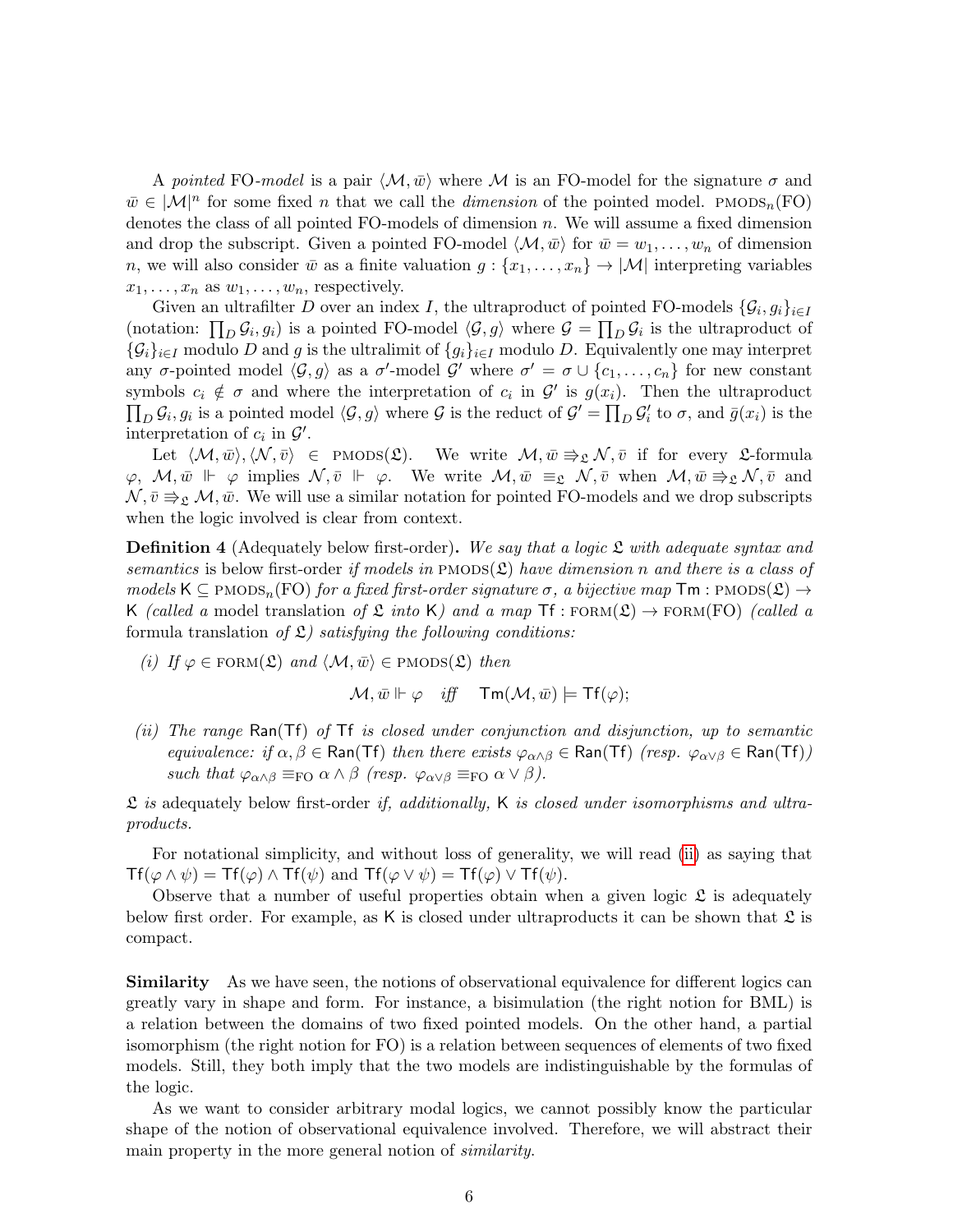**Definition 5** (L-similarity). A relation  $\exists \underline{c} \subseteq \text{PMODS}(\underline{\mathcal{L}}) \times \text{PMODS}(\underline{\mathcal{L}})$  is an L-similarity if  $\mathcal{M}, \bar{w} \rightrightarrows_{\mathfrak{L}} \mathcal{N}, \bar{v}$  implies  $\mathcal{M}, \bar{w} \rightrightarrows_{\mathfrak{L}} \mathcal{N}, \bar{v}$ . We drop the subscript when the logic is clear from context.

Observe that the relation  $\exists_{\mathfrak{L}}$  is not necessarily symmetric, since we contemplate in our framework logics without negation. In these cases, an asymmetric relation is the right notion of similarity (see, e.g. [\[24\]](#page-22-6)).

It is important to understand the difference between the notion of  $\mathfrak{L}$ -similarity and the notion of observational equivalence. Observe that an  $\mathfrak{L}$ -similarity is a relation linking *pointed* models (i.e., it is defined over a class of pointed models), while an observational equivalence relation is a relation defined between two given models linking observationally equivalent states.

Consider, for example, two fixed BML models  $M, N$ . A bisimulation is a relation  $Z \subseteq$  $|\mathcal{M}| \times |\mathcal{N}|$  satisfying the harmony, back and forth constraints (cf. p. [2\)](#page-1-1). The associated notion of BML-similarity is *induced* by this notion of bisimulation. Namely, define  $\mathcal{M}, w \rightharpoonup_{BML} \mathcal{N}, v$ if and only if there exists a bisimulation  $Z \subseteq |\mathcal{M}| \times |\mathcal{N}|$  such that  $wZv$ . In the case of FO, the same idea can be used to induce a notion of FO-similarity by requiring the existence of a partial isomorphism.

Given a signature  $\sigma$ , recall that a first-order  $\sigma$ -structure M realizes a set of  $\sigma$ -formulas  $\Gamma(\bar{x})$  if there exists  $\bar{w} \in |\mathcal{M}|^n$  such that  $\mathcal{M} \models \varphi(\bar{w})$  for every  $\varphi \in \Gamma(\bar{x})$ . Given a subset  $A \subseteq |{\cal M}|$ , the expanded model  $({\cal M}, A)$  where each element in A is considered a new constant symbols with the obvious interpretation will be denoted by  $\mathcal{M}_A$  and its signature by  $\sigma_A$ . The theory of M is the set of all  $\sigma$ -sentences that hold in M. A model M is said to be  $\omega$ -saturated if the following property holds: Let A be a finite subset of  $|M|$ , then every set of formulas  $\Gamma(\bar{x})$  over  $\sigma_A$  consistent with the theory of  $\mathcal{M}_A$  is realized in  $\mathcal{M}_A$ .

<span id="page-6-0"></span>**Definition 6** (Adequate *L*-similarity). Let *L* be adequately below first-order over a class of models K. We say that an  $\mathfrak{L}\text{-}similarity \geq_{\mathfrak{L}}$  is adequate for  $\mathfrak{L}$  if the class of  $\omega$ -saturated models in K has the Hennessy-Milner property with respect to  $\Rightarrow_{\mathcal{L}}$ . That is, if  $\mathsf{Tm}(\mathcal{M}, w)$  and  $\mathsf{Tm}(\mathcal{N}, v)$  are  $\omega$ -saturated then  $\mathcal{M}, w \Rightarrow_{\mathfrak{L}} \mathcal{N}, v$  implies  $\mathcal{M}, w \rightarrow_{\mathfrak{L}} \mathcal{N}, v$ .

Many modal logics fit withing the proposed framework and we will discuss examples in detail in Section [6.](#page-14-0) In particular, we will show that the Characterization, Definability and Separation theorems hold for the basic temporal logic, the hybrid logics  $H\mathcal{L}$  and  $H\mathcal{L}(\mathcal{Q})$  and different memory logics.

The above definitions outline our general framework: we will show in the next sections that any logic  $\mathfrak L$  adequately below first-order, with an adequate  $\mathfrak L$ -similarity will satisfy the theorems of Definability, Characterization and Separation. In the next sections we will assume fixed a modal logic  $\mathfrak L$  which is adequately below first-order and has an adequate notion of £-similarity  $\pm$ <sub>2</sub> for its class PMODS(*2*) of pointed models. We also assume an arbitrary but fixed dimension n for the models and therefore, unless otherwise stated, vectors such as  $\bar{x}$  and  $\bar{w}$  will be of size n.

# <span id="page-6-1"></span>3 Characterization

One of the central notions of the Characterization theorem stated in Section [1](#page-0-0) was that of bisimulation invariance. In the following definition we cast this notion in the context of our framework.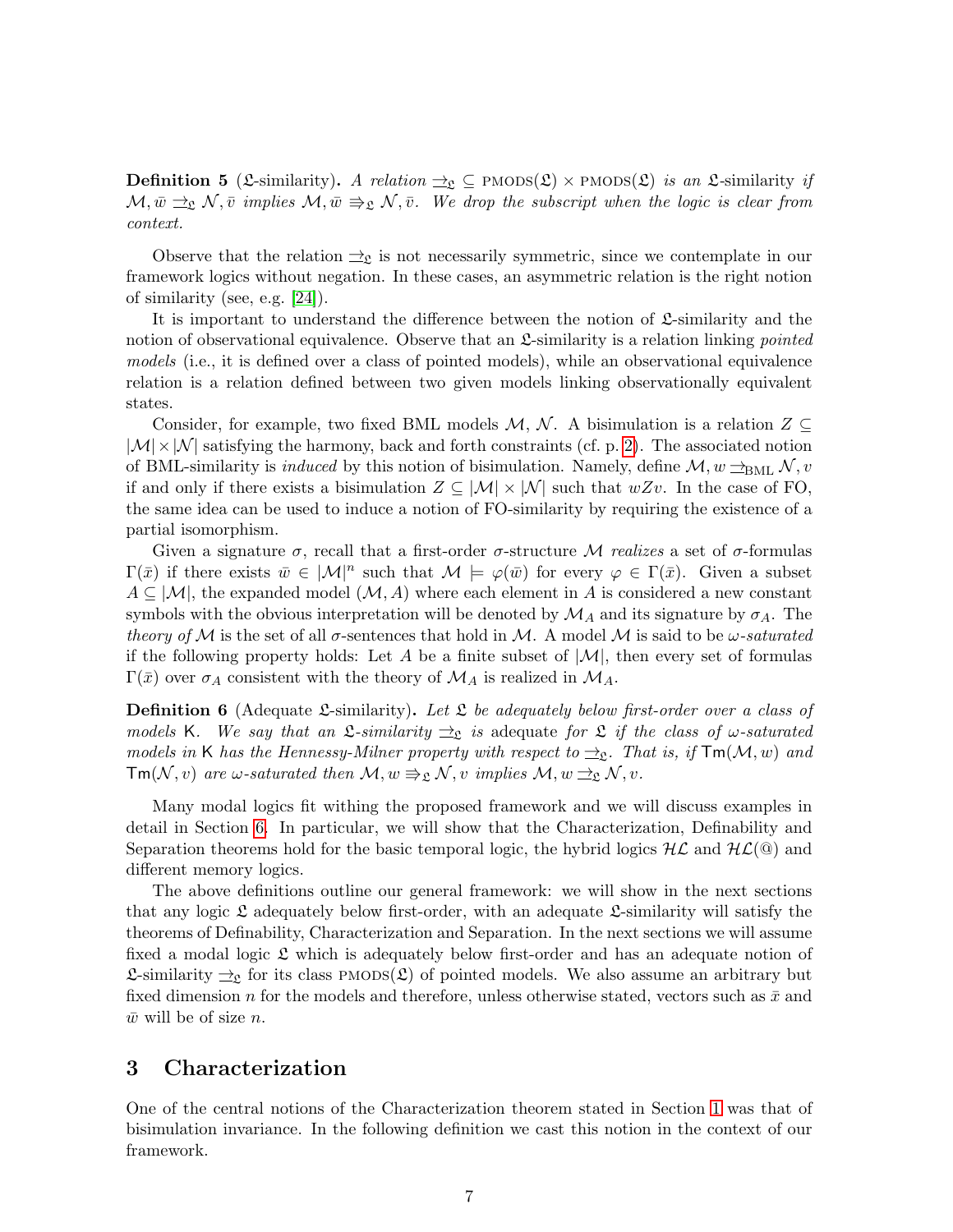**Definition 7** (Invariance for L-similarity). A formula  $\alpha(\bar{x}) \in FORM(FO)$  is invariant for **L**-similarity if for all  $\langle \mathcal{M}, \bar{w} \rangle$ ,  $\langle \mathcal{N}, \bar{v} \rangle \in \text{PMODS}(\mathfrak{L})$  such that  $\mathcal{M}, \bar{w} \implies \mathcal{N}, \bar{v}$ , we have that  $\mathsf{Tm}(\mathcal{M}, \bar{w}) \models \alpha(\bar{x}) \implies \mathsf{implies} \mathsf{Tm}(\mathcal{N}, \bar{v}) \models \alpha(\bar{x}).$ 

Notice that the property is defined for first-order formulas, but the  $\mathfrak{L}$ -similarity relation is defined between pointed £-models. By our definition, a first-order formula  $\alpha(\bar{x})$  is 'invariant for L-similarity' if, for every two pointed L-models  $\mathcal{M}, \bar{w}$  and  $\mathcal{N}, \bar{v}$  such that  $\mathcal{M}, \bar{w} \rightrightarrows_{\mathcal{L}} \mathcal{N}, \bar{v}$ whenever  $\alpha(\bar{x})$  is true in Tm( $\mathcal{M}, \bar{w}$ ) then it is also true in Tm( $\mathcal{N}, \bar{v}$ ). That is, we check simulation in  $\mathfrak{L}$  and satisfaction in FO.<sup>[4](#page-7-0)</sup>

We are almost ready to prove the Characterization theorem. In the proof we will need the following results. The first is a fairly straightforward generalization of first-order compactness to a class of pointed FO-models and we provide only a brief proof. The second result, instead, is the core of the Characterization theorem and shows that if the L-theory of  $\mathcal{M}, \bar{w}$  is included in that of  $\mathcal{N}, \bar{v}$  then all  $\mathcal{L}$ -simulation K-invariant first-order formulas satisfied by  $\mathsf{Tm}(\mathcal{M}, \bar{w})$ are also satisfied by  $\mathsf{Tm}(\mathcal{N}, \bar{v})$ .

<span id="page-7-2"></span>**Proposition 8** (Relativized first-order compactness). Let C be a class of pointed FO-models which is closed under ultraproducts and let  $\Sigma(\bar{x})$  be a set of first-order formulas. If every finite set  $\Delta(\bar{x}) \subseteq \Sigma(\bar{x})$  has a model in C, then  $\Sigma(\bar{x})$  has a model in C.

*Proof.* Let  $\langle \mathcal{G}_i, \bar{w}_i \rangle \in \mathsf{C}$  be a model for each finite subset  $\Delta_i(\bar{x}) \subseteq \Sigma(\bar{x})$ . Algebraic proofs of the compactness theorem (cf. [\[20,](#page-22-7) Theorem 4.3]) show that the ultraproduct of the models  $\mathcal{M}, \bar{w} := \prod_D \mathcal{G}_i, \bar{w}_i$  (for a suitable ultrafilter D) satisfies  $\mathcal{M}, \bar{w} \models \Sigma(\bar{x})$ . As C is closed under ultraproducts we conclude that  $\mathcal{M}, \bar{w} \in \mathsf{C}$ . Although [\[20,](#page-22-7) Theorem 4.3] is proved for sets of first-order *sentences*, our result for pointed models can be obtained by extending the first-order language with new constants and working with sentences for the extended language.  $\Box$ 

<span id="page-7-1"></span>**Proposition 9.** Let  $M_1, M_2 \subseteq P \text{MODS}(\mathfrak{L})$  be such that  $Tm(M_1)$  and  $Tm(M_2)$  are closed under ultrapowers. Let  $\langle \mathcal{M}, \bar{w} \rangle \in M_1$  and  $\langle \mathcal{N}, \bar{v} \rangle \in M_2$  be such that  $\mathcal{N}, \bar{v} \Rightarrow_{\mathfrak{L}} \mathcal{M}, \bar{w}$ . Then there exist models  $\langle \mathcal{M}^*, \bar{w}^* \rangle \in M_1$  and  $\langle \mathcal{N}^*, \bar{v}^* \rangle \in M_2$  that satisfy the following:

- (i) Their translations are pairwise elementarily equivalent:  $\textsf{Tm}(\mathcal{M},\bar{w}) \equiv_{\text{FO}} \textsf{Tm}(\mathcal{M}^*,\bar{w}^*)$ and  $\mathsf{Tm}(\mathcal{N}, \bar{v}) \equiv_{\mathrm{FO}} \mathsf{Tm}(\mathcal{N}^*, \bar{v}^*).$
- (ii) They are pairwise  $\mathfrak{L}$ -equivalent:  $\mathcal{M}, \bar{w} \equiv_{\mathfrak{L}} \mathcal{M}^*, \bar{w}^*$  and  $\mathcal{N}, \bar{v} \equiv_{\mathfrak{L}} \mathcal{N}^*, \bar{v}^*.$
- (iii)  $\mathcal{N}^*, \bar{v}^* \rightrightarrows_{\mathfrak{L}} \mathcal{M}^*, \bar{w}^*.$

*Proof.* Let  $M_{\text{FO}}, g_{\bar{w}} = \text{Tr}(M, \bar{w})$  and  $\mathcal{N}_{\text{FO}}, g_v = \text{Tr}(M, \bar{v})$ . Take  $\mathcal{M}_{\text{FO}}^+, \mathcal{N}_{\text{FO}}^+$  to be  $\omega$ -saturated ultrapowers of  $\mathcal{M}_{FO}$  and  $\mathcal{N}_{FO}$ . As the classes are closed under ultrapowers, the saturated models lay in the same class as the original models.

By [\[9,](#page-21-4) Corollary 4.1.13] we have an elementary embedding  $d:|\mathcal{M}_{\text{FO}}| \to |\mathcal{M}_{\text{FO}}^+|$ . Let  $g_{\bar{w}}^+$ be an assignment for  $\mathcal{M}_{\text{FO}}^+$  with  $g_{\bar{w}}^+(x) = d(g_{\bar{w}}(x))$ . Take the modal preimage of  $\mathcal{M}_{\text{FO}}^+$ ,  $g_{\bar{w}}^+$  and call it  $\mathcal{M}^*, \bar{w}^* = \textsf{Tm}^{-1}(\mathcal{M}_{\text{FO}}^+, g_{\bar{w}}^+)$ . We repeat the same process and as to models derived from  $N$ .

(i) As a consequence of [\[9,](#page-21-4) Corollary 4.1.13], since there is an elementary embedding, we have that  $\mathcal{M}_{\text{FO}}, g_{\bar{w}} \equiv_{\text{FO}} \mathcal{M}_{\text{FO}}^+$ ,  $g_{\bar{w}}^+$ . The same argument works with  $\mathcal{N}_{\text{FO}}$  and  $\mathcal{N}_{\text{FO}}^+$ .

<span id="page-7-0"></span><sup>&</sup>lt;sup>4</sup>An alternative, as done in [\[16\]](#page-21-9), would be to define similarity for FO-models. We could then say that a first-order formula  $\alpha(\bar{x})$  is invariant for L-similarity if, for every two FO-models  $\mathcal{M}, \bar{w}$  and  $\mathcal{N}, \bar{v}$  such that  $\mathcal{M}, \bar{w} \rightrightarrows_{\text{FO}} \mathcal{N}, \bar{v}, \alpha(\bar{x})$  true in  $\mathcal{M}, \bar{w}$ , implies it is also true in  $\mathcal{N}, \bar{v}$ .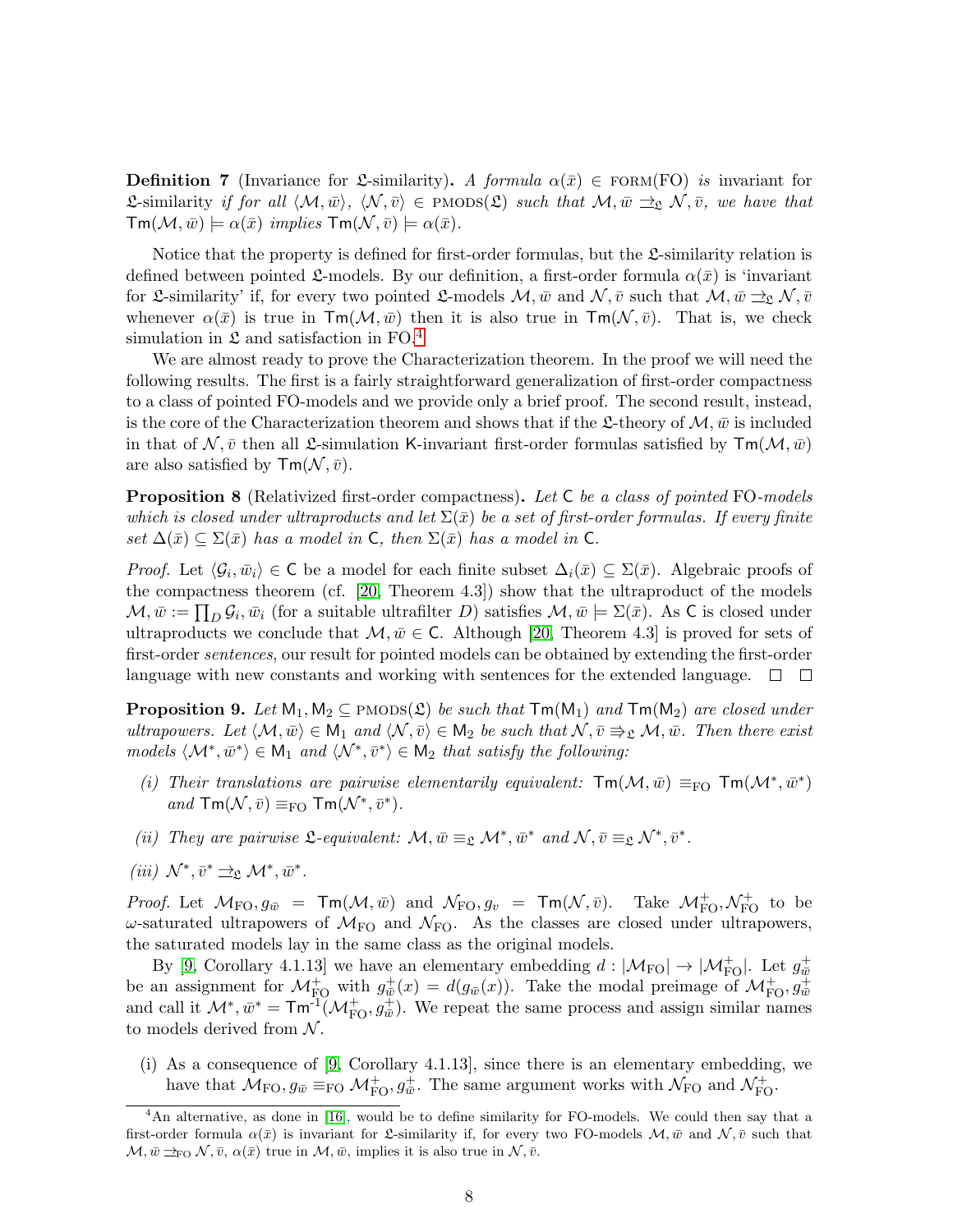

<span id="page-8-0"></span>Figure 1: Directions for the detour

- (ii) Thanks to the truth-preserving translations,  $\mathcal{M}, \bar{w} \equiv_{\mathfrak{L}} \mathcal{M}^*, \bar{w}^*$  and similarly for  $\mathcal{N}, \bar{v}$ and  $\mathcal{N}^*, \bar{v}^*$ . Hence,  $\mathcal{N}^*, \bar{v}^* \Rrightarrow_{\mathfrak{L}} \mathcal{M}^*, \bar{w}^*$ .
- (iii) As both  $\mathcal{M}_{\text{FO}}^+$ ,  $g_{\bar{w}}^+$  and  $\mathcal{N}_{\text{FO}}^+$ ,  $g_{\bar{v}}^+$  are  $\omega$ -saturated, and  $\mathcal{N}^*, \bar{v}^* \Rightarrow_{\mathfrak{L}} \mathcal{M}^*, \bar{w}^*$ , by adequacy of £-similarity we conclude that  $\mathcal{N}^*, \bar{v}^* \rightrightarrows_{\mathfrak{L}} \mathcal{M}^*, \bar{w}^*.$

 $\Box$ 

<span id="page-8-1"></span>**Corollary 10** (Detour). Let  $\alpha(\bar{x}) \in \text{FORM(FO)}$  be invariant for  $\mathcal{L}$ -similarity. If  $\mathcal{N}, \bar{v} \Rightarrow_{\mathcal{L}}$  $\mathcal{M}, \bar{w}$  and  $\mathsf{Tm}(\mathcal{N}, \bar{v}) \models \alpha(\bar{x})$  then  $\mathsf{Tm}(\mathcal{M}, \bar{w}) \models \alpha(\bar{x})$ .

*Proof.* Let the models and notation be as in Proposition [9](#page-7-1) (with  $M_1 = M_2 = \text{PMODS}(\mathfrak{L})$ ). Figure [1](#page-8-0) helps illustrate the situation along with the relationship among the various models. Think of it as a cube, the front face represents the  $\mathfrak{L}$ -models and the back face has the FO-models.

We have to prove that  $\mathcal{N}, \bar{v} \Rightarrow_{\mathfrak{L}} \mathcal{M}, \bar{w}$  and  $\mathcal{N}_{FO}, g_{\bar{v}} \models \alpha(\bar{x})$  imply  $\mathcal{M}_{FO}, g_{\bar{w}} \models \alpha(\bar{x})$ . As  $\mathcal{N}_{\text{FO}}, g_{\bar{v}} \models \alpha(\bar{x})$  and  $\mathcal{N}_{\text{FO}}^+, g_{\bar{v}}^+$  is elementarily equivalent to  $\mathcal{N}_{\text{FO}}, g_{\bar{v}},$  then  $\mathcal{N}_{\text{FO}}^+, g_{\bar{v}}^+ \models \alpha(\bar{x})$ . Because  $\alpha(\bar{x})$  is invariant under  $\mathfrak{L}$ -similarity and  $\mathcal{N}^*, \bar{v}^* \to_{\mathfrak{L}} \mathcal{M}^*, \bar{w}^*$  we know that  $\mathcal{M}_{\text{FO}}^+, g^+_{\bar{w}} \models$  $\alpha(\bar{x})$ . Again by elementary equivalence we conclude that  $\mathcal{M}_{\text{FO}}$ ,  $g_{\bar{w}} \models \alpha(\bar{x})$ .

We are ready to state the characterization theorem. Given a set  $\Gamma(\bar{x}) \cup {\varphi(\bar{x})}$  of FOformulas we use  $\Gamma(\bar{x}) \models_K \varphi(\bar{x})$  to mean that the entailment holds if we only consider models of K. That is, for all  $\langle \mathcal{G}, g \rangle \in \mathsf{K}$ , if  $\mathcal{G}, g \models \Gamma(\bar{x})$  then  $\mathcal{G}, g \models \varphi(\bar{x})$ . We say that  $\varphi(\bar{x}), \psi(\bar{x})$  are K-equivalent if  $\models_K \varphi(\bar{x}) \leftrightarrow \psi(\bar{x})$ .

<span id="page-8-2"></span>**Theorem 11** (Characterization). A formula  $\alpha(\bar{x}) \in \text{FORM(FO)}$  is K-equivalent to the translation of an  $\mathfrak{L}$ -formula iff  $\alpha(\bar{x})$  is invariant for  $\mathfrak{L}$ -similarity.

*Proof.* The left to right implication is a consequence of invariance of  $\mathfrak{L}$ -formulas for  $\mathfrak{L}$ similarity. For the other implication, suppose that  $\alpha(\bar{x})$  is invariant for *L*-similarity. We need to prove that it is K-equivalent to the translation of an L-formula. Consider the set of local  $\mathfrak{L}$ -consequences of  $\alpha$ :

$$
SLC(\alpha) = \{ \text{Tf}(\varphi) : \varphi \text{ is an } \mathfrak{L}\text{-formula and } \alpha(\bar{x}) \models_K \text{Tf}(\varphi) \}.
$$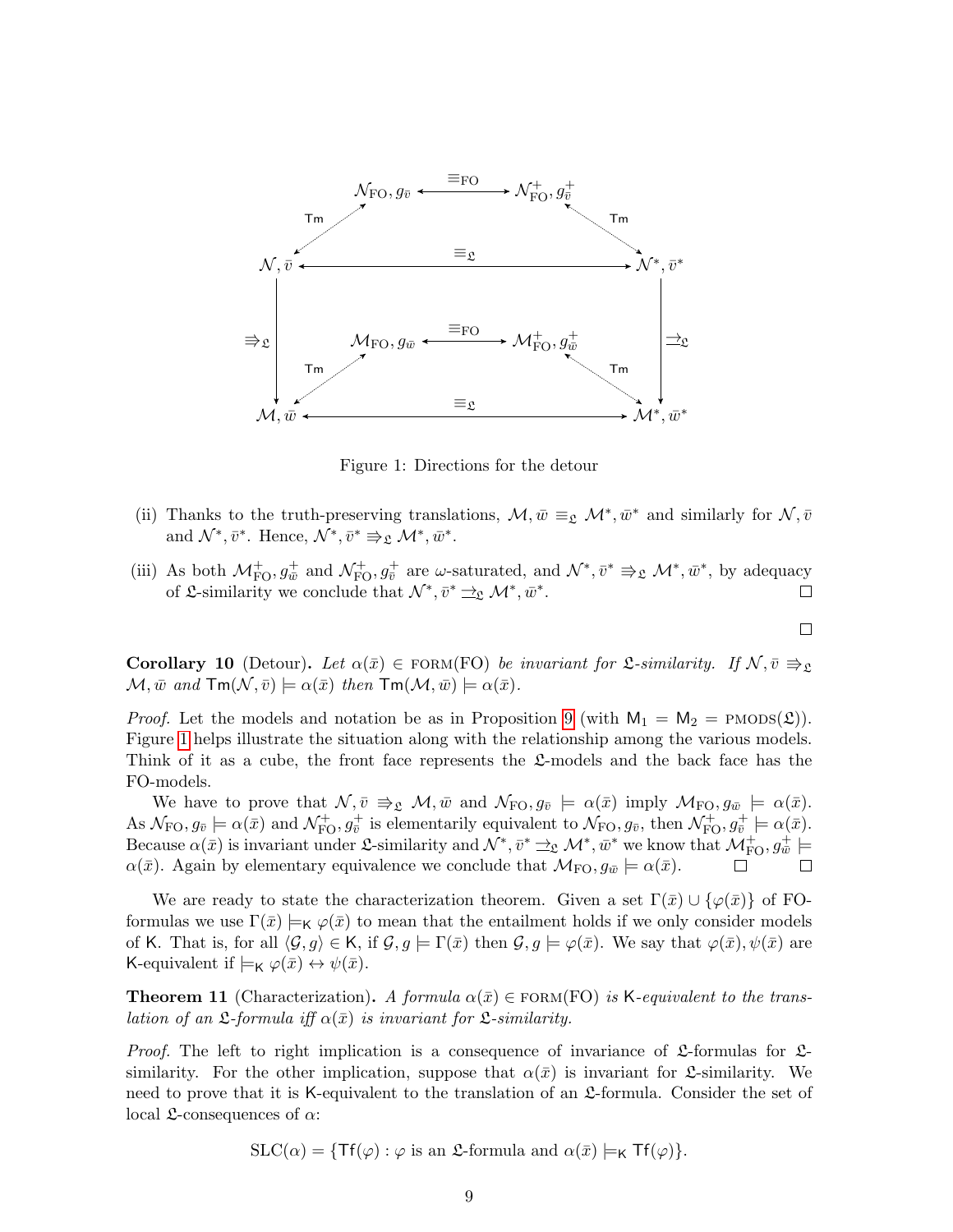The following claim shows that it suffices to prove that  $SLC(\alpha) \models_K \alpha(\bar{x})$ .

*Claim* 1. If  $SLC(\alpha) \models_K \alpha(\bar{x})$  then  $\alpha(\bar{x})$  is K-equivalent to the translation of an  $\mathfrak{L}$ -formula.

*Proof.* Suppose  $SLC(\alpha) \models_K \alpha(\bar{x})$ . By compactness (Proposition [8\)](#page-7-2) there is a finite set  $\Delta(\bar{x}) \subseteq$  $SLC(\alpha)$  such that  $\Delta(\bar{x}) \models_K \alpha(\bar{x})$ , therefore we have  $\models_K \bigwedge \Delta(\bar{x}) \rightarrow \alpha(\bar{x})$ . By definition  $\models_K$  $\alpha(\bar{x}) \to \bigwedge \Delta(\bar{x})$ , so we conclude  $\models_K \alpha(\bar{x}) \leftrightarrow \bigwedge \Delta(\bar{x})$ . As every  $\beta(\bar{x}) \in \Delta(\bar{x})$  is the translation of an L-formula and the formula translation preserves conjunctions (cf. Definition [4\)](#page-5-0) then  $\Lambda \Delta(\bar{x})$  is also the translation of some modal formula.  $\Box$ 

To prove  $SLC(\alpha) \models_K \alpha(\bar{x})$ , assume  $\text{Tr}(\mathcal{M}, \bar{w}) \models SLC(\alpha)$ . We show that  $\text{Tr}(\mathcal{M}, \bar{w}) \models$  $\alpha(\bar{x})$ . Define the negative theory of  $\bar{w}$  as

$$
\mathsf{NTh}^{\bar{w}}(\bar{x}) = \{\neg \mathsf{Tf}(\varphi) : \varphi \text{ is an } \mathfrak{L}\text{-formula and } \mathcal{M}, \bar{w} \nVdash \varphi\}.
$$

Observe that if  $\mathfrak L$  has negation then NTh<sup> $\bar w(\bar x)$ </sup> will be the translation of the modal theory of  $\bar{w}$ , and every model of NTh<sup> $\bar{w}(\bar{x})$ </sup> will be modally equivalent to  $\mathcal{M}, \bar{w}$ . If  $\mathfrak L$  does not have negation we will only preserve formulas that are false in  $\mathcal{M}, \bar{w}$ . The above definition works in both cases.

Let  $\Sigma(\bar{x}) = {\alpha(\bar{x})} \cup \text{NTh}^{\bar{w}}(\bar{x})$ . We will show that *Claim* 2.  $\Sigma(\bar{x})$  has a model in K.

*Proof.* Suppose there is no model in K for  $\Sigma(\bar{x})$  and use the contrapositive of Proposition [8.](#page-7-2) Then there is a finite set  $\Delta(\bar{x}) \subseteq \Sigma(\bar{x})$  with no model in K. Notice that  $\Delta(\bar{x})$  should be of the form  $\{\alpha(\bar{x}), \neg \delta_1(\bar{x}), \dots, \neg \delta_n(\bar{x})\}$  with  $\neg \delta_i \in \text{NTh}^{\bar{w}}(\bar{x})$ , otherwise it would have a model, namely  $\mathsf{Tm}(\mathcal{M}, \bar{w})$ .

This means that for every model  $\langle A_{\text{FO}}, g \rangle \in \mathsf{K}$  we have  $\langle A_{\text{FO}}, g \rangle \not\models \Delta(\bar{x})$  and therefore  $\langle \mathcal{A}_{\text{FO}}, g \rangle \models \alpha(\bar{x}) \rightarrow \neg \bigwedge_i \neg \delta_i$ . We can conclude that  $\alpha(\bar{x}) \rightarrow \bigvee_i \delta_i$  is valid in K, therefore  $\alpha(\bar{x}) \models_K \bigvee_i \delta_i$ . If  $\bigvee_i \delta_i$  is a K-consequence of  $\alpha(\bar{x})$  then, as the formula translation preserves disjunction (cf. Definition [4\)](#page-5-0) we have  $\bigvee_i \delta_i \in SLC(\alpha)$ . But, as  $\mathsf{Tm}(\mathcal{M}, \bar{w}) \models SLC(\alpha)$  then  $\mathsf{Tm}(\mathcal{M}, \bar{w}) \models \bigvee_i \delta_i$ . This is a contradiction, since  $\mathsf{Tm}(\mathcal{M}, \bar{w}) \not\models \delta_i(\bar{x})$  for every  $i$ .  $\Box$ 

As  $\Sigma(\bar{x})$  is satisfiable in K we have a model  $\langle \mathcal{N}, \bar{v} \rangle \in \text{PMODS}(\mathfrak{L})$  such that  $\mathsf{Tm}(\mathcal{N}, \bar{v}) \models \Sigma(\bar{x})$ . We make the following claim.

*Claim* 3.  $\mathcal{N}, \bar{v} \Rrightarrow_{\mathfrak{L}} \mathcal{M}, \bar{w}.$ 

*Proof.* Take the contrapositive. Suppose that  $M, \bar{w} \not\vdash \varphi$  then  $\neg Tf(\varphi) \in NTh^{\bar{w}}(\bar{x})$  and because  $\text{NTh}^{\bar{w}}(\bar{x}) \subseteq \Sigma(\bar{x})$  we have  $\text{Tw}(\mathcal{N}, \bar{v}) \models \neg \text{TF}(\varphi)$  which implies that  $\text{Tw}(\mathcal{N}, \bar{v}) \not\models \text{TF}(\varphi)$ . By truth-preservation of the translations we get  $\mathcal{N}, \bar{v} \nVdash \varphi$ .  $\Box$ 

Now we link  $\text{Im}(\mathcal{N}, \bar{v})$  and  $\text{Im}(\mathcal{M}, \bar{w})$  using the Detour (Corollary [10\)](#page-8-1) which lets us transfer validity of  $\alpha(\bar{x})$  from the first model to the second. Because  $\alpha(\bar{x}) \in \Sigma(\bar{x})$  and  $\textsf{Tm}(\mathcal{N},\bar{v}) \models \Sigma(\bar{x}),$  applying Corollary [10](#page-8-1) to  $\mathcal{M}, \bar{w}$  and  $\mathcal{N}, \bar{v}$  yields  $\textsf{Tm}(\mathcal{M}, \bar{w}) \models \alpha(\bar{x}).$ 

We have proved that an FO-formula  $\alpha(\bar{x})$  is K-equivalent to the translation of an  $\mathfrak{L}$ formula if and only if  $\alpha(\bar{x})$  is invariant for  $\mathfrak{L}$ -similarity. In the proof we show that  $\alpha(\bar{x})$  was equivalent to the translation of the modal consequences of  $\alpha(\bar{x})$ . This was accomplished by taking a detour through the class of  $\omega$ -saturated first-order models (Corollary [10\)](#page-8-1). The use of  $\omega$ -saturated models has been isolated in Proposition [9.](#page-7-1) The requirements imposed by our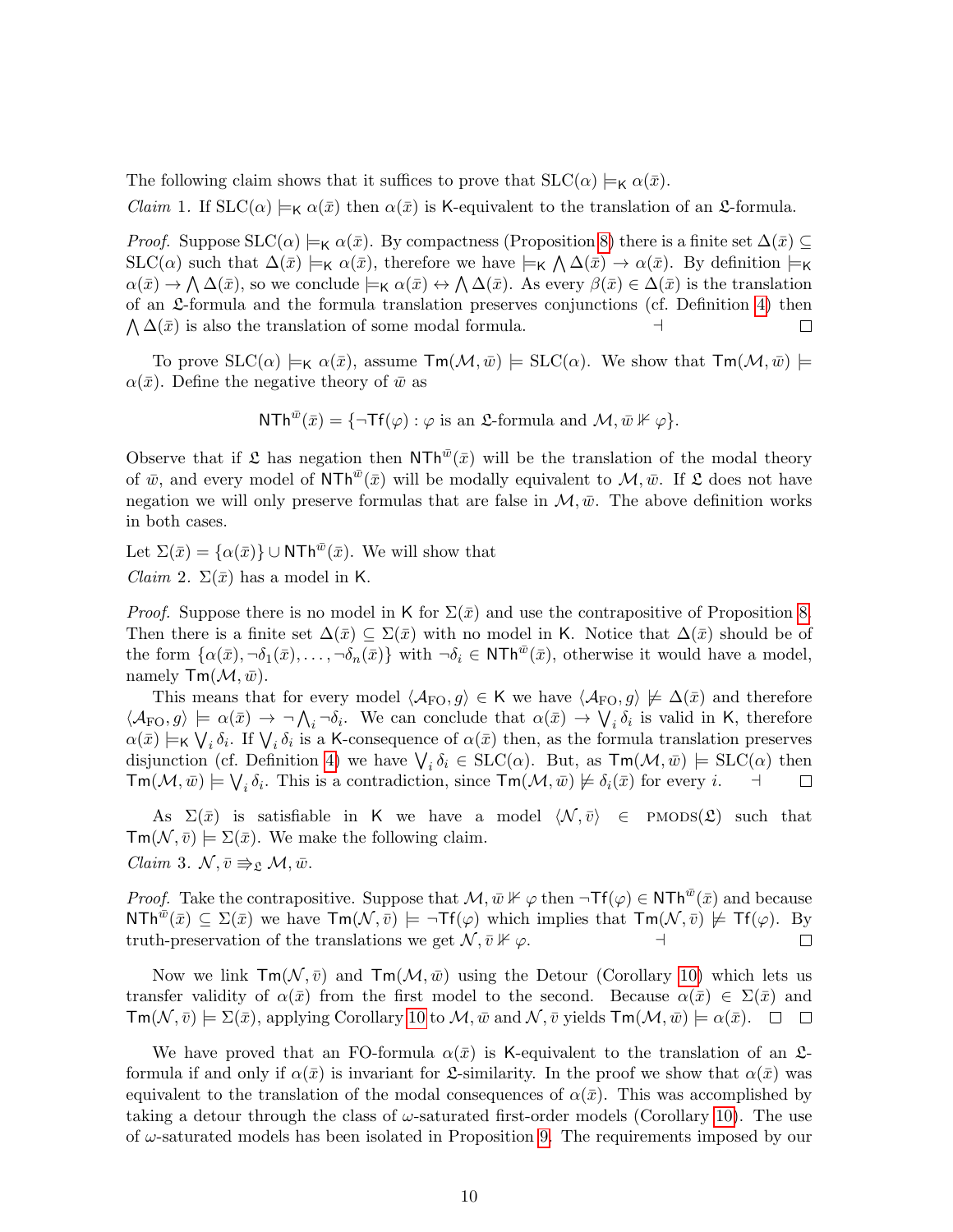framework (the different adequacy conditions) were used in the following steps: closure under ultraproducts was used for compactness in Proposition [8](#page-7-2) and the Hennessy-Milner property of  $\omega$ -saturated models was critically used in Proposition [9.](#page-7-1) In the proof of Theorem [11](#page-8-2) we also used that  $\mathfrak L$  has conjunctions and disjunctions which are preserved during their translation to first-order logic. Notice, though, that  $\mathfrak L$  does not need to have negation.

# <span id="page-10-0"></span>4 Definability

Definability theorems address the question of which properties of models are definable by means of formulas of a given logic. We begin with definability by a set of  $\mathfrak{L}$ -formulas.

<span id="page-10-2"></span>**Theorem 12** (Definability by a set). A class M of pointed  $\mathcal{L}\text{-models}$  is definable by a set of  $\mathfrak L$ -formulas iff M is closed under  $\mathfrak L$ -similarity,  $\mathsf{Tm}(\mathsf{M})$  is closed under ultraproducts and Tm(M) is closed under ultrapowers.

*Proof.* From left to right, suppose that M is defined by the set  $\Gamma$  of £-formulas and there is a model  $\langle \mathcal{M}, \bar{w} \rangle \in M$  such that  $\mathcal{M}, \bar{w} \rightrightarrows \mathcal{N}, \bar{v}$  for some pointed model  $\mathcal{N}, \bar{v}$ . Since  $\langle \mathcal{M}, \bar{w} \rangle \in M$ , we have  $\mathcal{M}, \bar{w} \models \Gamma$ . By definition of  $\mathfrak{L}$ -similarity we have  $\mathcal{N}, \bar{v} \models \Gamma$  and therefore  $\langle \mathcal{N}, \bar{v} \rangle \in \mathsf{M}$ . Hence M is closed under  $\mathfrak{L}$ -similarity.

It is easy to verify that for every pointed FO-model  $\langle \mathcal{G}, g \rangle \in \mathsf{K}$ ,

<span id="page-10-1"></span>
$$
\langle \mathcal{G}, g \rangle \in \mathsf{Tm}(\mathsf{M}) \quad \text{iff} \quad \mathcal{G}, g \models \mathsf{Tf}(\Gamma). \tag{1}
$$

To verify that  $\mathsf{Tm}(M)$  is closed under ultraproducts, take models  $\langle \mathcal{G}_i, g_i \rangle \in \mathsf{Tm}(M)$ . Given that for all  $i, \mathcal{G}_i, g_i \models \mathsf{Tf}(\Gamma)$ , by the fundamental theorem of ultraproducts [\[9,](#page-21-4) Theorem 4.1.9],  $\prod_D \mathcal{G}_i, g_i \models \mathsf{Tf}(\Gamma)$ . Since K is closed under ultraproducts,  $\prod_D \mathcal{G}_i, g_i \in \mathsf{K}$  and from [\(1\)](#page-10-1) we conclude that  $\prod_D \mathcal{G}_i, g_i \in \mathsf{Tm}(\mathsf{M}).$ 

We now verify that  $\mathsf{Tm}(M)$  is closed under ultrapowers. Take  $\langle \mathcal{G}, g \rangle \in \mathsf{Tm}(M)$ . By [\(1\)](#page-10-1),  $G, g \not\models \mathsf{Tf}(\Gamma)$ . Let  $\prod_D \mathcal{G}, g$  be an ultrapower of  $\langle \mathcal{G}, g \rangle$  where D is an ultrafilter. Again by the fundamental theorem of ultrapowers (cf. [\[9,](#page-21-4) Corollary 4.1.10]),  $\prod_D \mathcal{G}, g$  is elementarily equivalent to  $\langle \mathcal{G}, g \rangle$ . Hence  $\prod_D \mathcal{G}, g \not\models \mathsf{Tf}(\Gamma)$ . Since  $\prod_D \mathcal{G}, g \in \mathsf{K}$ , we conclude by [\(1\)](#page-10-1) that  $\prod_D \mathcal{G}, g \in \mathsf{Tm}(\overline{\mathsf{M}}).$ 

For the right to left direction proceed as follows. Let  $\Gamma = \text{Th}(M)$ , the set of all *2*-formulas which are valid in M. It remains to show that if  $M, \bar{w} \Vdash \Gamma$  then  $\langle M, \bar{w} \rangle \in M$ . Let  $M, \bar{w}$  be a pointed £-model such that  $\mathcal{M}, \bar{w} \Vdash \Gamma$ . Define

$$
\mathsf{NTh}^{\bar{w}}(\bar{x}) = \{\neg \mathsf{Tf}(\varphi) : \varphi \text{ is an } \mathfrak{L}\text{-formula and } \mathcal{M}, \bar{w} \nVdash \varphi\}.
$$

We show that  $NTh^{\bar{w}}(\bar{x})$  is satisfiable in  $Tm(M)$ . For contradiction, suppose this is not the case. By Proposition [8,](#page-7-2) there is a finite  $\Delta(\bar{x}) \subseteq NTh^w(\bar{x})$  not satisfiable in Tm(M). Let  $\Delta(\bar{x}) = {\{\neg \textsf{Tf}(\varphi_1), \dots, \neg \textsf{Tf}(\varphi_n)\}\text{ for } \mathfrak{L}\text{-formulas } \varphi_i \text{ such that } \mathcal{M}, \bar{w} \not\Vdash \varphi_i \text{ for } i = 1, \dots, n.}$ Then  $\bigwedge_i \neg \textsf{Tf}(\varphi_i)$  is unsatisfiable in  $\textsf{Tm}(M)$  and so  $\bigvee_i \textsf{Tf}(\varphi_i)$  is valid in  $\textsf{Tm}(M)$ . By the properties of our formula translation,  $\bigvee_i Tf(\varphi_i) = Tf(\bigvee_i \varphi_i)$ , and then  $Tf(\bigvee_i \varphi_i)$  is valid in **Tm(M)**. Therefore  $\bigvee_i \varphi_i$  is valid in M and hence  $\bigvee_i \varphi_i \in \Gamma$ . This is a contradiction, because  $\mathcal{M}, \bar{w} \Vdash \Gamma$ , and so  $\mathcal{M}, \bar{w} \Vdash \bigvee_i \varphi_i$ , but  $\mathcal{M}, \bar{w} \nvDash \varphi_i$  for  $i = 1, \ldots, n$ .

We conclude that there is a model  $\langle \mathcal{N}, \bar{v} \rangle \in M$  with  $\mathsf{Tm}(\mathcal{N}, \bar{v})$   $\models$  NTh<sup> $\bar{w}(x)$ </sup>. Observe that  $\mathcal{N}, \bar{v} \Rightarrow \mathcal{M}, \bar{w}$ . By Proposition [9](#page-7-1) (with  $M_1 = \overline{M}, M_2 = M$ ) there exist  $\omega$ -saturated extensions  $\langle \mathcal{N}^*, \bar{v}^* \rangle \in \mathsf{M}$  and  $\langle \mathcal{M}^*, \bar{w}^* \rangle \in \overline{\mathsf{M}}$  such that  $\mathcal{N}^*, \bar{v}^* \to \mathcal{M}^*, \bar{w}^*$ . As M is closed under  $\mathfrak{L}$ -similarity,  $\langle \mathcal{M}, \bar{w} \rangle \in \mathsf{M}$ .  $\Box$  $\Box$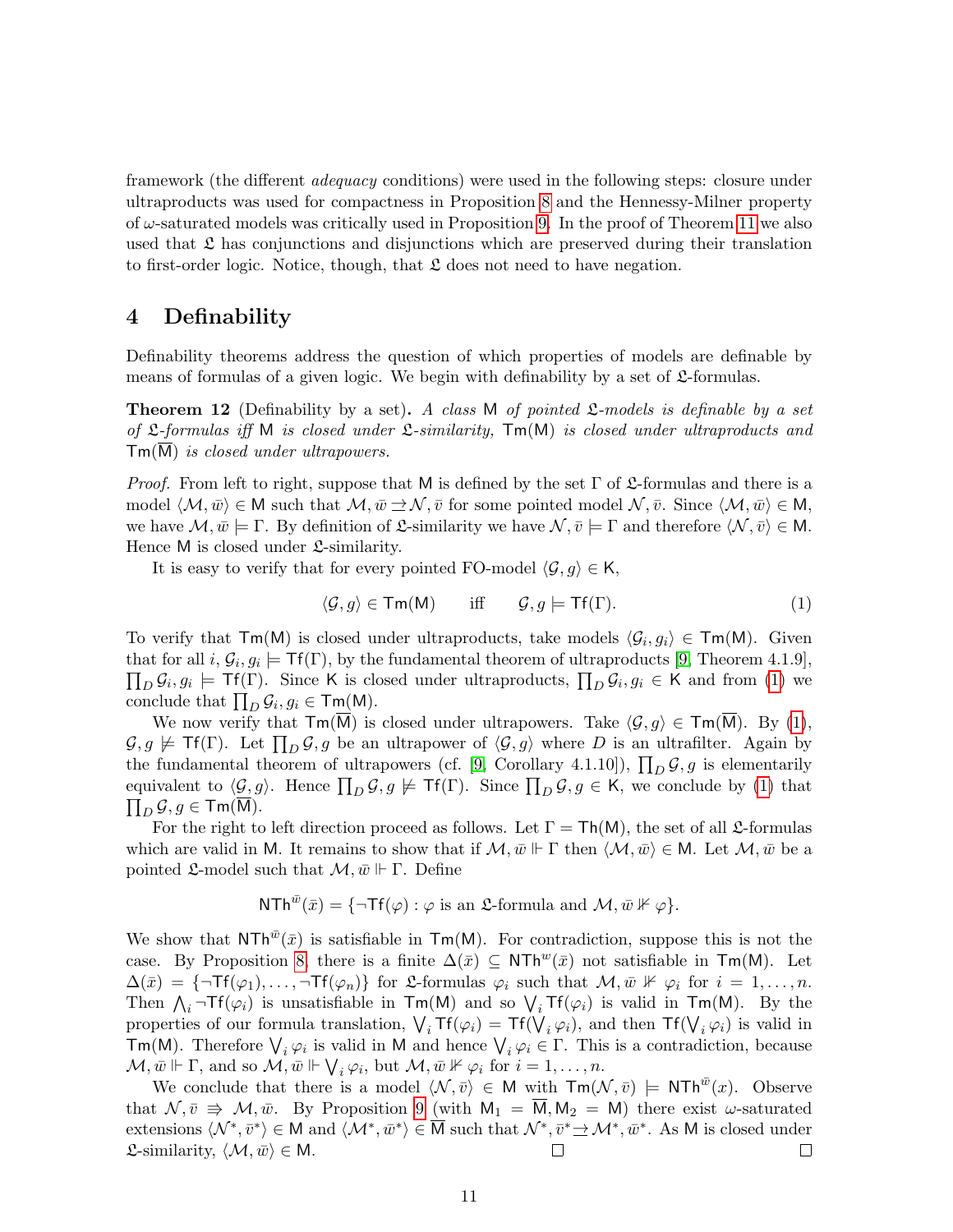The above result gives necessary and sufficient conditions for a class of  $\mathfrak{L}$ -models to be definable by a set of  $\mathfrak{L}$ -formulas. Most of the work is done on the first-order side and is therefore detached from  $\mathfrak{L}$ . In the last part of the theorem we use Proposition [9](#page-7-1) which connects both logics through the class of  $\omega$ -saturated models. This gives us another hint that this property isolates the very core of characterization, definability and separation results.

Our second result considers classes of models definable by a single formula. To prove the result we first need the following lemmas and definitions.

**Definition 13** (C-closure, C-elementary class). Let  $\langle \mathcal{M}, \bar{w} \rangle$  and  $\langle \mathcal{N}, \bar{v} \rangle \in \text{PMODS}(\text{FO})$  we write  $\mathcal{M}, \bar{w} \cong_{p} \mathcal{N}, \bar{v}$  to mean that there exists a partial isomorphism Z between M and N such that  $\bar{w}Z\bar{v}$ . Let  $L \subseteq C \subseteq$  PMODS(FO),

- (i) L is C-closed under partial isomorphisms if for all  $\langle \mathcal{M}, \bar{w} \rangle \in \mathsf{L}$  and  $\langle \mathcal{N}, \bar{v} \rangle \in \mathsf{C}$  such that  $\mathcal{M}, \bar{w} \cong_{p} \mathcal{N}, \bar{v}$  we have that  $\langle \mathcal{N}, \bar{w} \rangle \in \mathsf{L}.$
- (ii) L is C-elementary if there exists a set of first-order formulas  $\Gamma(\bar{x})$  such that for all  $\langle \mathcal{G}, g \rangle \in \mathsf{C}$  we have that  $\mathcal{G}, g \models \Gamma(\bar{x})$  iff  $\langle \mathcal{G}, g \rangle \in \mathsf{L}$ .
- (iii) L is basic C-elementary if there exists a first-order formula  $\varphi(\bar{x})$  such that for all  $\langle \mathcal{G}, g \rangle \in$ C we have that  $\mathcal{G}, g \models \varphi(\bar{x})$  iff  $\langle \mathcal{G}, g \rangle \in \mathsf{L}$ .

<span id="page-11-2"></span>**Lemma 14.** Let  $M \subseteq PMODS(\mathfrak{L})$ . If M is closed under  $\mathfrak{L}\text{-}similarity$  and both  $Tm(M)$  and  $\mathsf{Tm}(\overline{\mathsf{M}})$  are closed under ultrapowers then  $\mathsf{Tm}(\mathsf{M})$  and  $\mathsf{Tm}(\overline{\mathsf{M}})$  are K-closed under partial isomorphisms.

*Proof.* Suppose that  $Tm(M)$  is not K-closed under partial isomorphisms. This means that there exist first-order models  $\langle \mathcal{G}, g \rangle \in \mathsf{Tm}(\mathsf{M})$  and  $\langle \mathcal{H}, \overline{h} \rangle \in \mathsf{Tm}(\overline{\mathsf{M}})$  such that  $\mathcal{G}, g \cong_{p} \mathcal{H}, h$ . Let  $M, \bar{w}$  and  $\mathcal{N}, \bar{v}$  in PMODS( $\mathfrak{L}$ ) be such that  $\mathsf{Tm}(\mathcal{M}, \bar{w}) = \langle \mathcal{G}, g \rangle$  and  $\mathsf{Tm}(\mathcal{N}, \bar{v}) = \langle \mathcal{H}, \bar{h} \rangle$ . We have  $\langle \mathcal{M}, \bar{w} \rangle \in M$  and  $\langle \mathcal{N}, \bar{v} \rangle \notin M$ .

As  $\mathcal{G}, g \cong_p \mathcal{H}, h$  we know (cf. [\[9,](#page-21-4) Proposition 2.4.4]) that  $\mathcal{G}, g \models \varphi(\bar{x})$  if and only if  $\mathcal{H}, \bar{h} \models \varphi(\bar{x})$ . In particular they have the same L-theory, i.e.,  $\mathcal{M}, \bar{w} \equiv \mathcal{N}, \bar{v}$ . As this implies that  $M, \bar{w} \Rightarrow N, \bar{v}$  we can use Proposition [9](#page-7-1) and find models  $\langle \mathcal{M}^*, \bar{w}^* \rangle \in M$  and  $\langle \mathcal{N}^*, \bar{v}^* \rangle \in \overline{M}$ such that  $\mathcal{M}^*, \bar{w}^* \to \mathcal{N}^*, \bar{v}^*$ . But as M is closed under similarity we conclude that  $\langle \mathcal{N}^*, \bar{v}^* \rangle \in$ M, a contradiction.

We prove now that  $\text{Im}(\overline{M})$  is K-closed under partial isomorphisms. Assume, for contradiction, that there exist  $\langle \mathcal{G}, g \rangle \in \text{Im}(M)$  and  $\langle \mathcal{H}, h \rangle \in K \setminus \text{Im}(M)$  such that  $\mathcal{G}, g \cong_p \mathcal{H}, h$ . As  $\langle H, h \rangle \in K \setminus \text{Im}(M)$  this means that  $\langle H, h \rangle \in \text{Im}(M)$ . We have just proved that  $\text{Im}(M)$  is K-closed under partial isomorphism then, as  $\mathcal{G}, g \cong_p \mathcal{H}, h$  (and because of the symmetry of the partial isomorphism relation), we conclude that  $\langle \mathcal{G}, g \rangle \in \mathsf{Tm}(\mathsf{M})$ .  $\Box$  $\Box$ 

<span id="page-11-3"></span>Lemma 15 (First-order relativized definability). Let C be a class of pointed FO-models which is closed under ultraproducts and let  $L \subseteq C$ .

- <span id="page-11-0"></span>(i) L is a C-elementary class iff L is closed under ultraproducts, L is C-closed under partial isomorphisms and  $L \cap C$  is closed under ultrapowers.
- <span id="page-11-1"></span>(ii) L is a basic C-elementary class iff both L and  $\overline{\mathsf{L}} \cap \mathsf{C}$  are closed under ultraproducts and C-closed under partial isomorphisms.

Proof. Left to right directions are simple. For the right-to-left directions proceed as follows.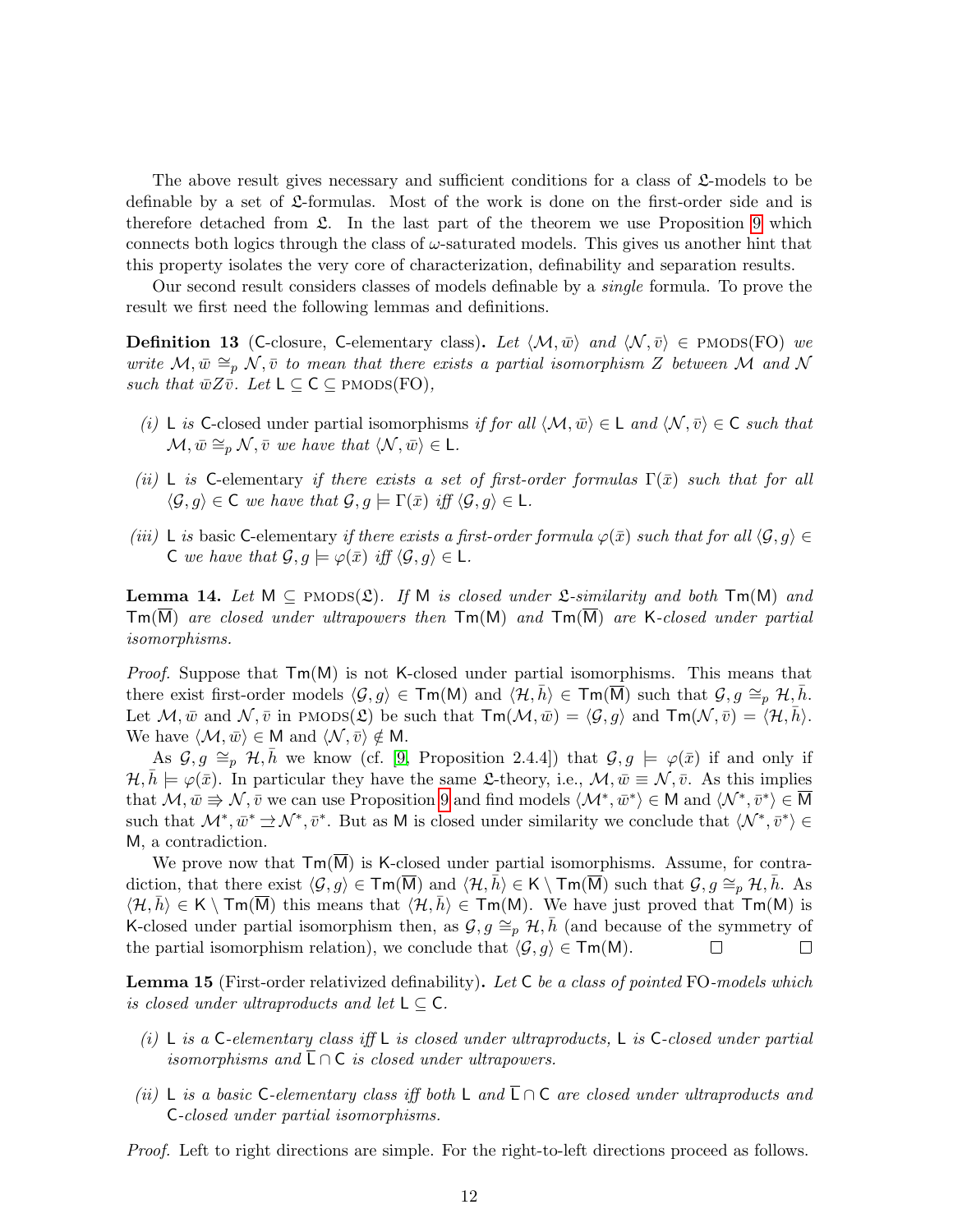[\(i\)](#page-11-0) Let  $\Gamma(\bar{x}) = {\varphi(\bar{x}) : \models_L \varphi(\bar{x})}.$  We show that  $\Gamma(\bar{x})$  defines L. Obviously, for  $\langle \mathcal{G}, g \rangle \in \mathsf{L}$ ,  $\mathcal{G}, g \models \Gamma(\bar{x})$ . Now let  $\langle \mathcal{G}, g \rangle \in \mathsf{C}$  be such that  $\mathcal{G}, g \models \Gamma(\bar{x})$ . Define

$$
\Sigma(\bar{x}) = \{ \varphi(\bar{x}) : \mathcal{G}, g \models \varphi(\bar{x}) \}.
$$

We prove that  $\Sigma(\bar{x})$  is satisfiable in L. Suppose not, by Proposition [8](#page-7-2) there is a finite subset  $\Delta_0(\bar{x}) = \{\varphi_1(\bar{x}), \ldots, \varphi_n(\bar{x})\}$  of  $\Sigma(\bar{x})$  which is unsatisfiable in L. Hence,  $\models \Box \bigwedge_i \varphi_i(\bar{x})$  which means that  $\neg \bigwedge_i \varphi_i(\bar{x}) \in \Gamma(\bar{x})$ . As  $\mathcal{G}, g \models \Gamma(\bar{x})$  we arrive to a contradiction.

By [\[9,](#page-21-4) Theorem 6.1.15],  $\mathcal{G}, g \equiv_{\text{FO}} \mathcal{H}, h$  if and only if there exist ultrapowers  $\mathcal{G}_*, g_*$  and  $\mathcal{H}_*, h_*$  such that  $\mathcal{G}_*, g_* \cong_p \mathcal{H}_*, h_*$ . Because L is closed under ultraproducts, in particular it is closed under ultrapowers, therefore,  $\langle \mathcal{H}_*, h_* \rangle \in \mathsf{L}$ . As L and C are closed under ultrapowers,  $\mathcal{G}, g$  and  $\mathcal{G}_*, g_*$  belong to the same class. As L is C-closed under partial isomorphisms and  $\mathcal{G}_*, g_* \cong_p \mathcal{H}_*, h_*$  then  $\langle \mathcal{G}_*, g_* \rangle \in \mathsf{L}$ . Hence  $\langle \mathcal{G}, g \rangle \in \mathsf{L}$ .

[\(ii\)](#page-11-1) By [\(i\)](#page-11-0) we know there are sets  $\Gamma(\bar{x}), \Gamma_c(\bar{x})$  defining L and  $\bar{\mathsf{L}} \cap \mathsf{C}$  respectively. Observe that the union  $\Gamma(\bar{x}) \cup \Gamma_c(\bar{x})$  is not satisfiable in C. By Proposition [8](#page-7-2) there exists a finite subset  $\Sigma_0(\bar{x}) \subseteq \Gamma(\bar{x}) \cup \Gamma_c(\bar{x})$  which is unsatisfiable in C. Call  $\Sigma_0(\bar{x}) =$  $\{\alpha_1(\bar{x}), \ldots, \alpha_n(\bar{x}), \beta_1(\bar{x}), \ldots, \beta_m(\bar{x})\}\$  with  $\alpha_i(\bar{x}) \in \Gamma(\bar{x})$  and  $\beta_i(\bar{x}) \in \Gamma_c(\bar{x})$ . As  $\Sigma_0(\bar{x})$  is unsatisfiable in C we have  $\models c \bigwedge_i \alpha_i(\bar{x}) \rightarrow \neg \bigwedge_i \beta_i(\bar{x})$ . Let us see that  $\varphi(\bar{x}) = \bigwedge_i \alpha_i(\bar{x})$  defines L.

Let  $\langle \mathcal{G}, g \rangle \in \mathsf{C}$ . If  $\langle \mathcal{G}, g \rangle \in \mathsf{L}$  then  $\mathcal{G}, g \models \varphi(\bar{x})$ . Suppose  $\mathcal{G}, g \models \varphi(\bar{x})$  then  $\mathcal{G}, g \not\models \bigwedge_i \beta_i(\bar{x})$ therefore  $\mathcal{G}, g \not\models \Gamma_c(\bar{x})$  and  $\langle \mathcal{G}, g \rangle \notin \overline{\mathsf{L}} \cap \mathsf{C}$ . Hence  $\langle \mathcal{G}, g \rangle \in \mathsf{L}$ .  $\Box$ 

<span id="page-12-0"></span>**Lemma 16.** Let  $M \subseteq PMODS(\mathfrak{L})$ . If M is closed under  $\mathfrak{L}\text{-}similarity$  and both  $Tm(M)$  and  $\mathsf{Tm}(M)$  are closed under ultraproducts then there exists a first-order formula  $\alpha(\bar{x})$  such that for all  $\langle \mathcal{G}, g \rangle \in \mathsf{K}$  we have  $\mathcal{G}, g \models \alpha(\bar{x})$  iff  $\langle \mathcal{G}, g \rangle \in \mathsf{Tm}(\mathsf{M})$ .

Proof. The proof is a corollary of Lemmas [14](#page-11-2) and [15.](#page-11-3)  $\Box$   $\Box$ 

**Theorem 17** (Definability by a formula). A class M of pointed  $\mathcal{L}\text{-models}$  is definable by a single  $\mathfrak{L}$ -formula iff M is closed under  $\mathfrak{L}$ -similarity and both  $\mathsf{Tm}(M)$  and  $\mathsf{Tm}(\overline{M})$  are closed under ultraproducts.

*Proof.* From left to right, suppose M is definable by a single  $\mathfrak{L}$ -formula  $\varphi$ . Using Theorem [12](#page-10-2) we conclude that M is closed under  $\mathfrak{L}$ -similarity and  $\mathsf{Tm}(M)$  is closed under ultraproducts.

We prove that  $\mathsf{Tm}(\overline{M})$  is closed under ultraproducts. Observe that  $\mathsf{Tm}(\overline{M}) = \{\langle \mathcal{G}, \overline{g}\rangle :$  $\mathcal{G}, g \models \neg \mathsf{Tf}(\varphi) \} \cap \mathsf{K}$ . Now, both intersecting classes are closed under ultraproducts (the former because is definable by a single first-order formula, the latter by hypothesis). Hence  $\mathsf{Tm}(M)$ is closed under ultraproducts.

For the right to left direction, given that M is closed under  $\mathfrak{L}$ -similarity and both  $\mathsf{Tm}(M)$ and  $\mathsf{Tm}(M)$  are closed under ultraproducts, by Lemma [16,](#page-12-0) there is a first-order formula  $\alpha(\bar{x})$ such that for every  $\langle \mathcal{G}, g \rangle \in \mathsf{K}$  we have that  $\mathcal{G}, g \models \alpha(\bar{x})$  iff  $\langle \mathcal{G}, g \rangle \in \mathsf{Tm}(\mathsf{M})$ . As M is closed under L-similarity,  $\alpha(\bar{x})$  is invariant for L-similarity. By Theorem [11](#page-8-2)  $\alpha(x)$  is K-equivalent to the translation of an  $\mathfrak{L}$ -formula  $\varphi$ , which defines M.  $\Box$  $\Box$ 

We give necessary and sufficient conditions for a class of  $\mathfrak{L}$ -models to be definable by a single L-formula. The right to left direction is the most interesting where we use Lemma [16.](#page-12-0) For this step, standard proofs such as those found in [\[7,](#page-21-0) [24,](#page-22-6) [22\]](#page-22-2) use *structural* properties of the notion of L-simulation, e.g., symmetry in the case of BML-bisimulation, and that  $\leq \leq \geq$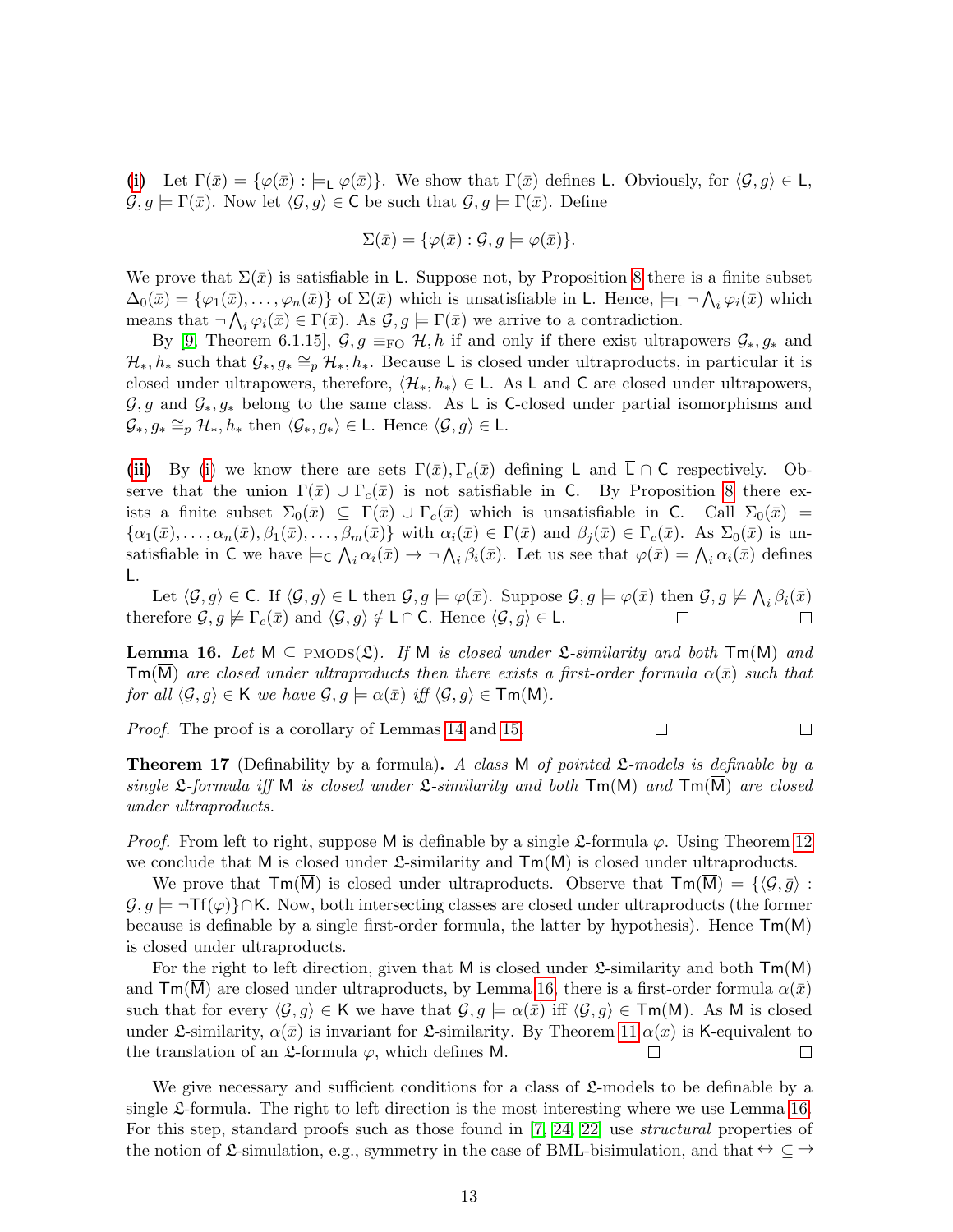when  $\mathfrak L$  is the negation free basic modal logic and  $\hookrightarrow$  is the BML-bisimulation relation. As a corollary of Lemma [14,](#page-11-2) in our setting  $\cong_p \subseteq \cong_{\mathfrak{L}}$  for any  $\mathfrak{L}$ -similarity regardless of its structural definition. Using this fact, the proof goes smoothly.

#### <span id="page-13-0"></span>5 Separation

We will now prove two separation results. As we discussed before, this kind of theorems provides conditions under which two disjoint classes of pointed models can be separated by a class definable in  $\mathfrak{L}$ . In what follows, remember that we have required  $\mathsf{K} = \mathsf{Tm}(\text{PMODS}(\mathfrak{L}))$ to be closed under ultraproducts.

<span id="page-13-4"></span>**Theorem 18** (Separation by a set of formulas). Let  $M, N \subseteq PMODS(\mathcal{L})$  be such that:

- 1.  $M \cap N = \emptyset$ , M is closed under  $\mathfrak{L}\text{-}\mathit{similarity}$ .
- 2. Tm(M) is closed under ultraproducts, and
- 3. Tm(N) is closed under ultrapowers,

then there is a class  $M' \subseteq PMODS(\mathfrak{L})$  definable by a set of  $\mathfrak{L}$ -formulas such that  $M \subseteq M'$  and  $M' \cap N = \emptyset$ .

*Proof.* Let M' be the  $\Rightarrow$ -closure of M, i.e.,

$$
M' = \{ \langle \mathcal{M}', \bar{w}' \rangle : \text{There is } \langle \mathcal{M}, \bar{w} \rangle \in M \text{ such that } \mathcal{M}, \bar{w} \Rightarrow \mathcal{M}', \bar{w}' \}.
$$

It is clear that  $M \subseteq M'$ . We show  $M' \cap N = \emptyset$ . Suppose  $\langle \mathcal{N}, \bar{v} \rangle \in M' \cap N$ , then there is  $\langle \mathcal{M}, \bar{w} \rangle \in \mathsf{M}$  such that  $\mathcal{M}, \bar{w} \Rightarrow \mathcal{N}, \bar{v}$ . By Proposition [9](#page-7-1) there exist  $\mathcal{N}^*, \bar{v}^* \in \mathsf{M}$  and  $\mathcal{M}^*, \bar{w}^* \in \mathsf{M}$ N such that  $\mathcal{M}^*, \bar{w}^* \rightrightarrows \mathcal{N}^*, \bar{v}^*$ . As M is closed under £-similarity  $\langle \mathcal{N}^*, \bar{v}^* \rangle \in M \cap N = \emptyset$ , a contradiction.

It remains to prove that  $M'$  is definable by a set of  $\mathfrak L$ -formulas. By Theorem [12](#page-10-2) it suffices to show the following:

- <span id="page-13-1"></span>i.  $M'$  is closed under  $\mathfrak{L}$ -similarity
- <span id="page-13-2"></span>ii.  $\mathsf{Tm}(M')$  is closed under ultraproducts
- <span id="page-13-3"></span>iii.  $\text{Im}(\overline{M'})$  is closed under ultrapowers

For [\(i\)](#page-13-1), M' is closed under  $\mathfrak{L}$ -similarity because  $\mathfrak{L}$ -similarity  $\Rightarrow$  implies  $\Rightarrow$ .

For [\(ii\)](#page-13-2), let  $\{\mathcal{M}'_i, \bar{w}'_i\}_{i\in I}$  be a family of pointed models in M', and D an ultrafilter over I. Define  $\langle \mathcal{G}'_*, \mathcal{G}'_* \rangle$  as the ultraproduct of the translation of each  $\mathcal{M}'_i, \bar{w}'_i$ ; i.e.,  $\mathcal{G}'_*, g'_* = \prod_D \mathsf{Tm}(\mathcal{M}'_i, \bar{w}'_i)$ . By definition of M', for each  $\mathcal{M}'_i, \bar{w}'_i$  there exists  $\langle \mathcal{M}_i, \bar{w}_i \rangle \in \mathsf{M}$  such that  $\mathcal{M}_i, \overline{w}_i \Rightarrow \mathcal{M}'_i, \overline{w}'_i$ . Now let  $\mathcal{G}_*, g_* = \prod_D \text{Im}(\mathcal{M}_i, \overline{w}_i)$ . As  $\text{Im}(\mathsf{M})$  is closed under ultraproducts then  $\langle G_*, g_* \rangle \in \textsf{Tm}(M)$ . Since M' is closed under  $\Rightarrow$ , to show that  $\langle G'_*, g'_* \rangle \in \textsf{Tm}(M')$ it suffices to show that  $\mathcal{G}_*, g_* \Rightarrow_{\mathfrak{L}} \mathcal{G}'_*, g'_*$ . Let  $\varphi \in \mathfrak{L}$ , if  $\mathcal{G}'_*, g'_* \not\models \mathsf{Tf}(\varphi)$  then by the fundamental theorem of ultraproducts,  $\{j \in I : \mathsf{Tm}(\mathcal{M}'_j, \bar{w}'_j) \not\models \mathsf{Tf}(\varphi)\}\in D$ , and therefore  $\{j \in I : \mathsf{Tm}(\mathcal{M}_j, \bar{w}_j) \not\models \mathsf{Tf}(\varphi)\}\in D.$  Again by the fundamental theorem of ultraproducts  $\mathcal{G}_*, g_* \not\models \mathsf{Tf}(\varphi).$ 

For [\(iii\)](#page-13-3), let  $\mathcal{G}'_*, \mathcal{G}'_*$  be an ultrapower of  $\mathsf{Tm}(\mathcal{M}', \bar{w}')$ , for  $\langle \mathcal{M}', \bar{w}' \rangle \in \overline{\mathsf{M}'}$ . Notice that  $\langle \mathcal{G}'_*, g'_* \rangle \in \mathsf{K}$  as K is closed under ultraproducts. Hence either  $(i)$   $\langle \mathcal{G}'_*, g'_* \rangle \in \mathsf{K} \cap \mathsf{Tm}(\mathsf{M}')$  or  $(ii)$  $\langle \mathcal{G}'_*, g'_* \rangle \in \mathsf{K} \cap \overline{\mathsf{Tm}(M')} = \mathsf{Tm}(\overline{M'})$ . We prove that (i) leads to contradiction, finishing the proof: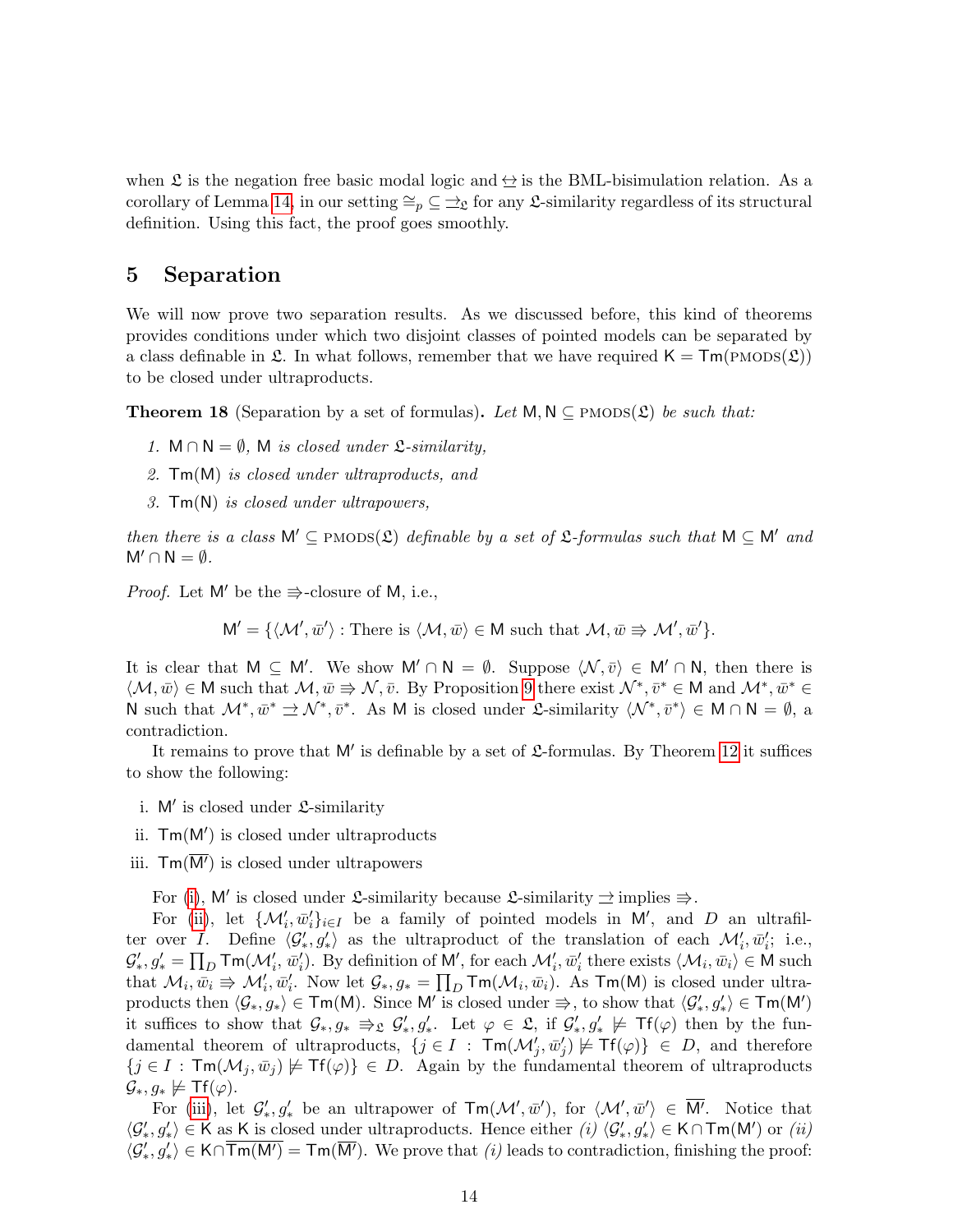$\mathcal{G}'_*, g'_*$  is elementarily equivalent to  $\textsf{Tm}(\mathcal{M}', \bar{w}')$ . Since  $\textsf{Tm}(\mathcal{M}')$  is closed under elementary equivalence then  $\textsf{Tm}(\mathcal{M}', \bar{w}') \in \textsf{Tm}(\mathsf{M}')$ . By bijectivity of  $\textsf{Tm}$ , this implies  $\langle \mathcal{M}', \bar{w}' \rangle \in \mathsf{M}'$ .  $\Box$  $\Box$ 

**Theorem 19** (Separation by a formula). Let M, N ⊂ PMODS( $\mathcal{L}$ ) such that M∩N =  $\emptyset$ . If M and N are closed under  $\mathfrak{L}\text{-}similarity$  and both  $\mathsf{Tm}(\mathsf{M})$  and  $\mathsf{Tm}(\mathsf{N})$  are closed under ultraproducts, then there exists  $M' \subseteq PMODS(\mathfrak{L})$  that is definable by means of a single  $\mathfrak{L}$ -formula and such that  $M \subset M'$  and  $M' \cap N = \emptyset$ .

*Proof.* Using Theorem [18](#page-13-4) first on M and then on N we get a class  $M'' \supseteq M$  definable by a set  $\Gamma_1$  of  $\mathfrak L$ -formulas such that  $M'' \cap N = \emptyset$  and a class  $N'' \supseteq N$  definable by a set  $\Gamma_2$  of  $\mathfrak L$ -formulas such that  $N'' \cap M = \emptyset$ .

First observe that  $N'' \cap M'' = \emptyset$ . Indeed, if that is not the case, using  $\Rightarrow$ -closure of M'' and  $\mathsf{N}''$ , we would have that  $\mathsf{N} \cap \mathsf{M} \neq \emptyset$ . Hence,  $\Gamma_1 \cup \Gamma_2$  is unsatisfiable and by compactness, there are  $\alpha_1,\ldots,\alpha_n\in\Gamma_1$  and  $\beta_1,\ldots,\beta_m\in\Gamma_2$  such that  $\gamma=(\bigwedge_i\alpha_i)\wedge(\bigwedge_j\beta_j)$  is unsatisfiable. Let M' be the class defined by  $\alpha = \bigwedge_i \alpha_i$ . Clearly,  $M \subseteq M'' \subseteq M'$  and  $M' \cap N = \emptyset$  because  $\gamma$  is unsatisfiable.  $\Box$ 

#### <span id="page-14-0"></span>6 Concrete Results

The general framework we presented can be used to give new and unifying proofs of Characterization, Definability and Separation for logics where these theorems have already been proved, e.g., hybrid logics or temporal logics. It is worth noting that it can even be used to prove results for non-classical modal logics such as monotonic neighbourhood logics [\[16\]](#page-21-9) where models are *not* Kripke models. [\[16,](#page-21-9) Section 5.2] explains how to encode monotone neighbourhood structures as first-order structures (in an extended language). This process would of course fail in the case of *non-monotonic* structures.

The framework can also be used for logics whose model theory has not been fully developed so far (e.g., Memory Logics [\[2,](#page-20-0) [3\]](#page-21-10)). In all cases, we only need to check that the requirements of the framework are met.

#### 6.1 Basic Tense Logic

The Basic Tense Logic (BTL) [\[32,](#page-22-8) [33\]](#page-22-9) is a modal logic whose syntax is given by the following grammar:

$$
\varphi ::= p \mid \neg \varphi \mid \varphi \land \varphi \mid F\varphi \mid P\varphi.
$$

Semantics is defined in terms of Kripke models  $\langle W, R, V \rangle$  (together with particular conditions over the accessibility conditions intended to capture time properties like linearity, irreflexivity, etc.). Boolean operators are defined as in BML, the modalities  $F$  and  $P$  are interpreted as follows:

> $\mathcal{M}, w \Vdash F\varphi$  iff there is a  $v \in W$  such that  $wRv$  and  $\mathcal{M}, v \Vdash \varphi$  $\mathcal{M}, w \Vdash P\varphi$  iff there is a  $v \in W$  such that  $vRw$  and  $\mathcal{M}, v \Vdash \varphi$ .

In other words, the F modality is a standard  $\diamond$ -modality, while P is defined as a  $\diamond$  over the inverse of the accessibility relation. Indeed, the P operator is called the inverse operator in description logics [\[6\]](#page-21-11).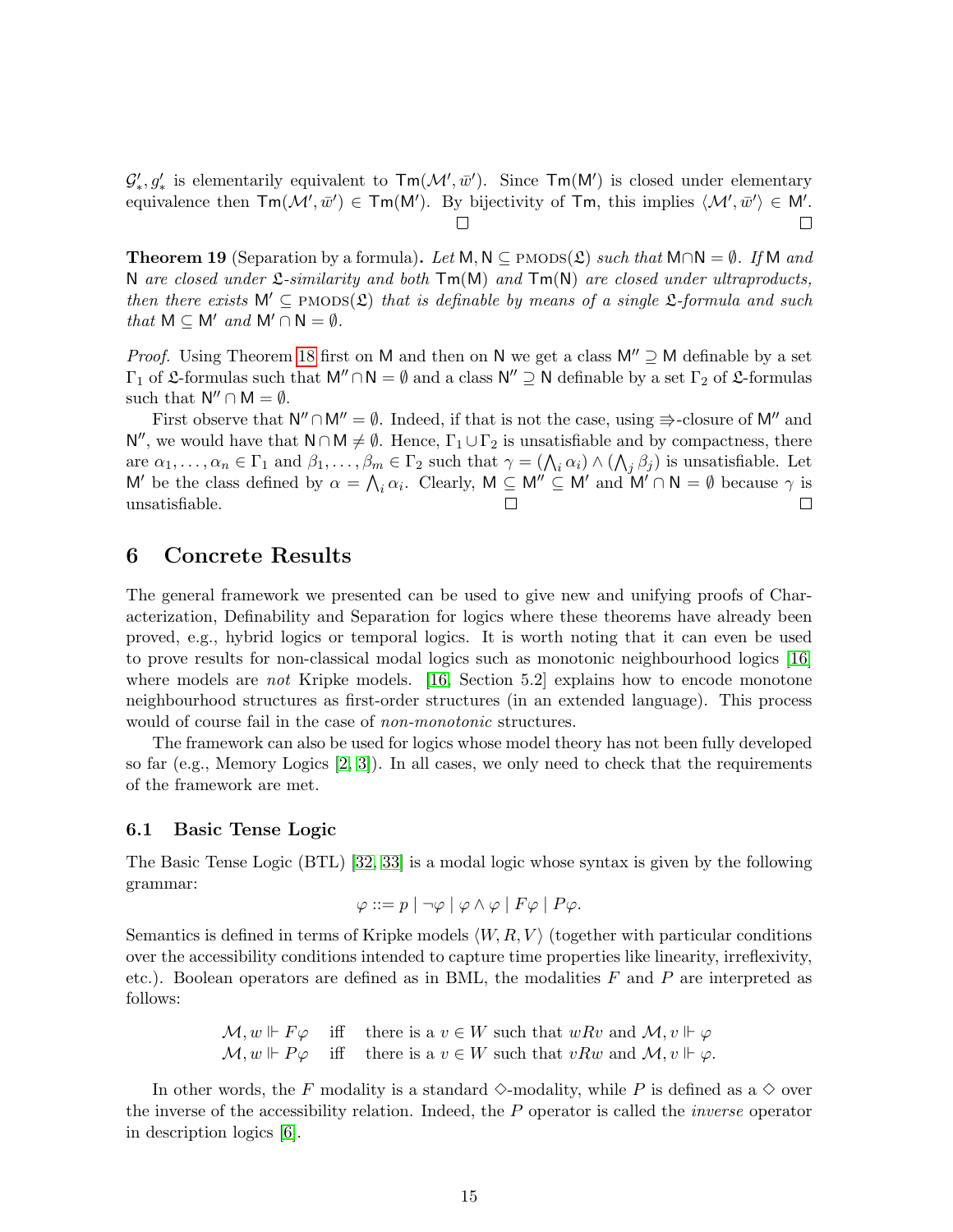An alternative, but equivalent, formulation interprets BTL over models with two relations  $R_1, R_2$  where the class of relational models is restricted to those satisfying  $R_2 = R_1^{-1}$ . In this case, both modalities are interpreted as  $\diamond$ -modalities over  $R_1$  and  $R_2$  respectively. Hence, we can use the standard formula translation and the usual model translation to see these models as the class of first-order models K where  $R_2 = R_1^{-1}$ . As K is definable by the firstorder formula  $\varphi = \forall x. \forall y. R_1(x, y) \leftrightarrow R_2(y, x)$ , K is closed under ultraproducts. Hence BTL has adequate syntax and semantics, and it is adequately below first-order. The last thing to check is the existence of an adequate notion of similarity. But the usual notion of bisimulation for the basic multi-modal logic will do. We can conclude Characterization, Definability and Separation theorems for BTL.

To add 'temporal' constraints to the class of models, such as linearity and transitivity notice that there is a bijection from such models to the class K of first order models with the same properties. If this class is FO-definable it will be closed under ultraproducts. Arguing as above we obtain the desired results.

#### 6.2 Hybrid Logics

Hybrid logics augment modal logics with machinery for reasoning about constants and identity. The basic hybrid logic introduces 'nominals' which are propositional variables with the particularity of being true at a unique point in the model (and, hence, work as 'names' for certain elements in the domain). Special operators are then added allowing, for example, to indicate that two nominals name the same element.

We show how our framework can be used to show Characterization, Definability and Separation theorems for some hybrid logics. We will consider the basic hybrid logic  $H\mathcal{L}$ which extends BML with nominals, and the logic  $H\mathcal{L}(\mathbb{Q})$  which also adds the  $\mathbb{Q}$ -operator.<sup>[5](#page-15-0)</sup>

To define formulas of  $H\mathcal{L}$  and  $H\mathcal{L}(\mathbb{Q})$ , the signature of BML is extended with a set  $NOM = \{i_1, i_2, \dots\}$  of nominals, disjoint from the set PROP of propositional symbols. Formulas of  $H\mathcal{L}(\mathbb{Q})$  are then defined by the following grammar

$$
\varphi ::= p | \neg \varphi | \varphi \wedge \varphi | \varphi \vee \varphi | \diamond \varphi | i | @_{i}\varphi,
$$

where p is a propositional symbol and  $i \in \text{NOM}$ . HL is the fragment of  $HL(\mathbb{Q})$  without occurrences of @.

A hybrid model is a tuple  $\mathcal{M} = \langle W, R, V, G \rangle$  where  $\langle W, R, V \rangle$  is a BML-model, and G:  $\text{NOM} \to W$  is an assignment for the nominals. Given a hybrid model  $\mathcal{M} = \langle W, R, V, G \rangle$  and  $w \in W$ , we extend the semantics clauses for BML with the following rules:

$$
\mathcal{M}, w \Vdash i \quad \text{iff} \quad w = G(i), \text{ for } i \in \text{NON} \\ \mathcal{M}, w \Vdash \mathbb{Q}_i \varphi \quad \text{iff} \quad \mathcal{M}, G(i) \Vdash \varphi.
$$

The first-order correspondence language  $\sigma$  for  $H\mathcal{L}(\mathbb{Q})$  has countably many unary predicate symbols  $P_i$ , a binary relation symbol  $R$ , equality, and countably many constant symbols  $c_i$ . A formula translation Tf of  $HL(\mathbb{Q})$  into FO that meets our requirements is given in [\[7\]](#page-21-0). In particular, formulas in the image of  $\mathsf{Tf}$  have at most one free variable  $x_1$ . To translate hybrid models to first-order models do as follows. Let K be the class of all firstorder  $\sigma$ -structures. Let  $\mathcal{M} = \langle W, R, V, G \rangle$  be a hybrid model. Define the model translation

<span id="page-15-0"></span><sup>5</sup>Characterization, Definability and Separation theorems for these and other hybrid logics (e.g., including the  $\downarrow$  binder) are investigated in [\[5\]](#page-21-12).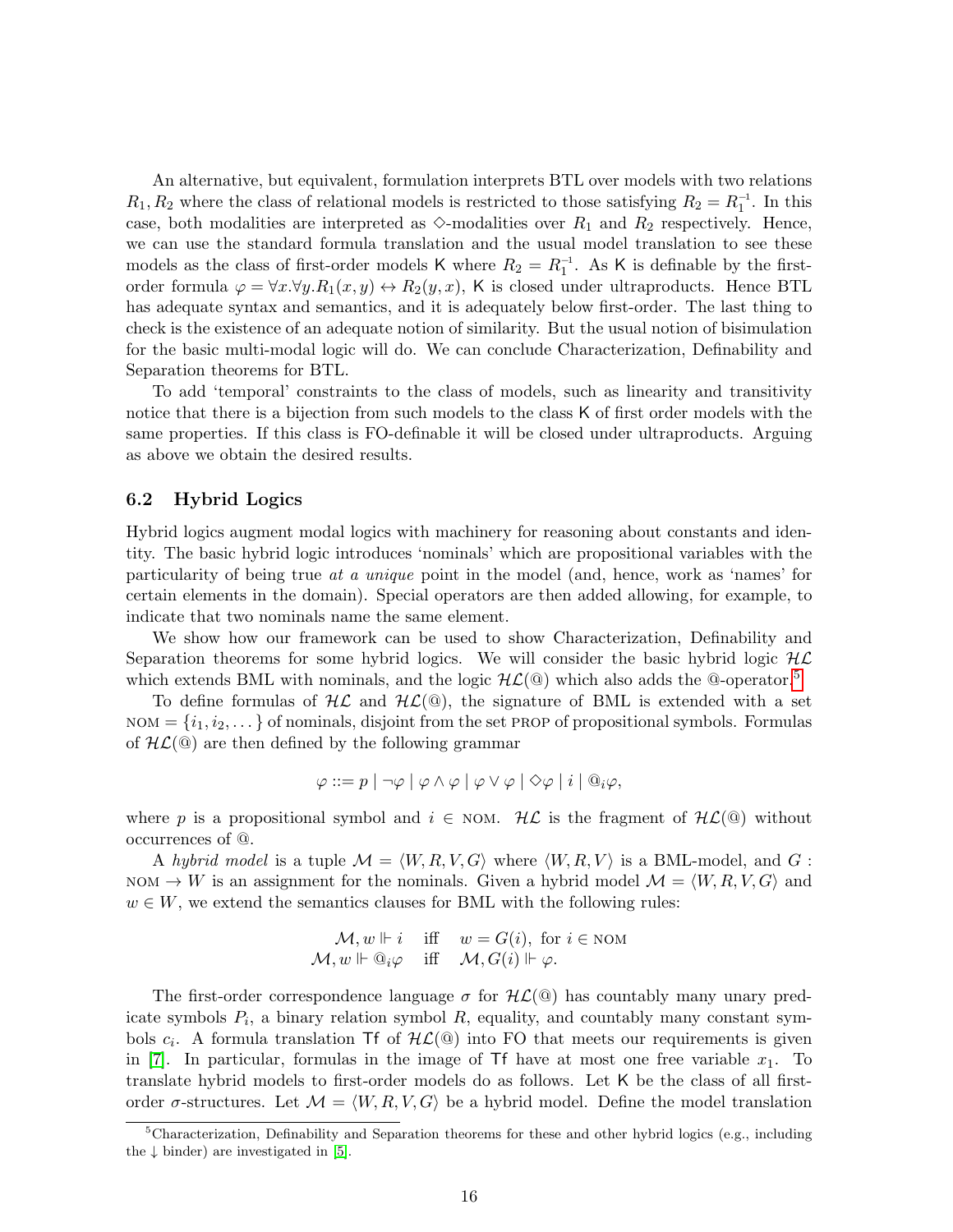$\mathsf{Tm}(\mathcal{M}, w) = \langle W, R,(P_i)_{i\in\mathbb{N}},(c_i)_{i\in\mathbb{N}}, w\rangle$  where  $P_i = V (p_i)$  for  $p_i$  a propositional symbol and  $c_i = G(i)$  for i a nominal.

For  $\mathcal{M}_1 = \langle M_1, R_1, V_1, G_1 \rangle$  and  $\mathcal{M}_2 = \langle M_2, R_2, V_2, G_2 \rangle$  two hybrid models, the notion of  $H\mathcal{L}(\mathbb{Q})$ -bisimulation extends the conditions of BML-bisimulation with the following constraints:

- (i) Nominal Harmony: If  $mZn$ , then  $G_1(i) = m$  iff  $G_2(i) = n$  for all  $i \in NOM$ .
- (ii)  $\mathcal{Q}$ : If  $G_1(i) = m$  and  $G_2(i) = n$  for some  $i \in \text{NOM}$  then  $mZn$ .

 $H\mathcal{L}$ -bisimulation is defined without the  $\Phi$ -constraint. It is easily proved (see [\[5\]](#page-21-12)) that for  $\mathfrak{L} \in \{ \mathcal{HL}, \mathcal{HL}(\mathbb{Q}) \},$  if  $\mathcal{M}, w \leftrightarrow_{\mathcal{L}} \mathcal{N}, v$  then  $\mathcal{M}, w \equiv_{\mathcal{L}} \mathcal{N}, v$ . It only remains to prove that the induced notion of  $\mathfrak{L}$ -bisimilarity is adequate.

**Theorem 20.** For  $\mathfrak{L} \in \{H\mathcal{L}, H\mathcal{L}(\mathbb{Q})\}$ ,  $\mathfrak{L}\text{-}bisimilarity is adequate.$ 

*Proof.* Let  $M, m$  and  $N, n$  be two pointed hybrid models such that  $\text{Im}(\mathcal{M}, m)$  and  $\text{Im}(\mathcal{N}, n)$ are  $\omega$ -saturated and  $\mathcal{M}, m \equiv_{\mathfrak{L}} \mathcal{N}, n$ . It suffices to give an  $\mathfrak{L}$ -bisimulation between them. Consider  $\sim$  on  $|\mathcal{M}| \times |\mathcal{N}|$  defined as

$$
w \sim v
$$
 iff  $\mathcal{M}, w \equiv_{\mathfrak{L}} \mathcal{N}, v$ .

Proving that  $\sim$  is a BML-bisimulation is easy (see [\[7\]](#page-21-0)). We prove the restrictions for nominals and the @ operator.

Restrictions for nominals: The proof is straightforward when  $w \sim v$ .  $G^{\mathcal{M}}(i) = w$  if and only if  $\mathcal{M}, w \Vdash i$ . Hence  $\mathcal{N}, v \Vdash i$  and  $G^{\mathcal{N}}(i) = v$ .

Restrictions for  $@:$  Let  $G_1(i) = w$  and  $G_2(i) = v$ . As  $\sim$  is non-empty there is  $(a, b) \in$  $|\mathcal{M}| \times |\mathcal{N}|$  such that  $a \sim b$ . Then,  $\mathcal{M}, a \Vdash \varphi$  iff  $\mathcal{N}, b \Vdash \varphi$  for all  $\varphi$ . Given an arbitrary formula  $\psi$  we can instantiate  $\varphi = \mathbb{Q}_i \psi$  thus obtaining  $\mathcal{M}, a \Vdash \mathbb{Q}_i \psi$  iff  $\mathcal{N}, b \Vdash \mathbb{Q}_i \psi$  which by definition means that  $\mathcal{M}, G_1(i) \Vdash \psi$  iff  $\mathcal{N}, G_2(i) \Vdash \psi$ . By hypothesis we can replace  $G_1(i)$  and  $G_2(i)$  and get  $\mathcal{M}, w \Vdash \psi$  iff  $\mathcal{N}, v \Vdash \psi$  therefore  $\mathcal{M}, w \equiv_{\mathfrak{L}} \mathcal{N}, v$  and by definition  $\mathcal{M}, w \sim \mathcal{N}, v$ .  $\Box$  $\Box$ 

Hence, the Characterization, Definability and Separation theorems hold for both  $H\mathcal{L}$  and  $\mathcal{HL}(\mathbb{Q})$ .

#### 6.3 Memory Logics

Memory logics, introduced in [\[1\]](#page-20-1) and further investigated in, e.g., [\[2,](#page-20-0) [4,](#page-21-13) [3\]](#page-21-10), allow modeling dynamic behavior through explicit memory operators that change the structure where evaluation takes place. Memory logics extends the syntax and semantics of BML with operators that store and retrieve elements of the domain into a *memory* – a subset of the domains of the model. Different operators have been investigated: 'known'  $\mathbb{Q}$ , 'remember'  $\mathbb{C}\varphi$ , 'erase'  $\Theta \varphi$ , 'forget'  $\Theta \varphi$  and 'double diamond'  $\langle \varphi \rangle$ . Each memory logic extends BML with at least  $\hat{r}$  and  $\hat{k}$  and may have any combination of the other operators.

A memory model is a tuple  $\mathcal{M} = \langle W, R, V, S \rangle$  where  $\langle W, R, V \rangle$  is a BML-model and  $S \subseteq W$  is the memory of the model. Given a memory model  $\mathcal{M} = \langle W, R, V, S \rangle$  and  $w \in W$ ,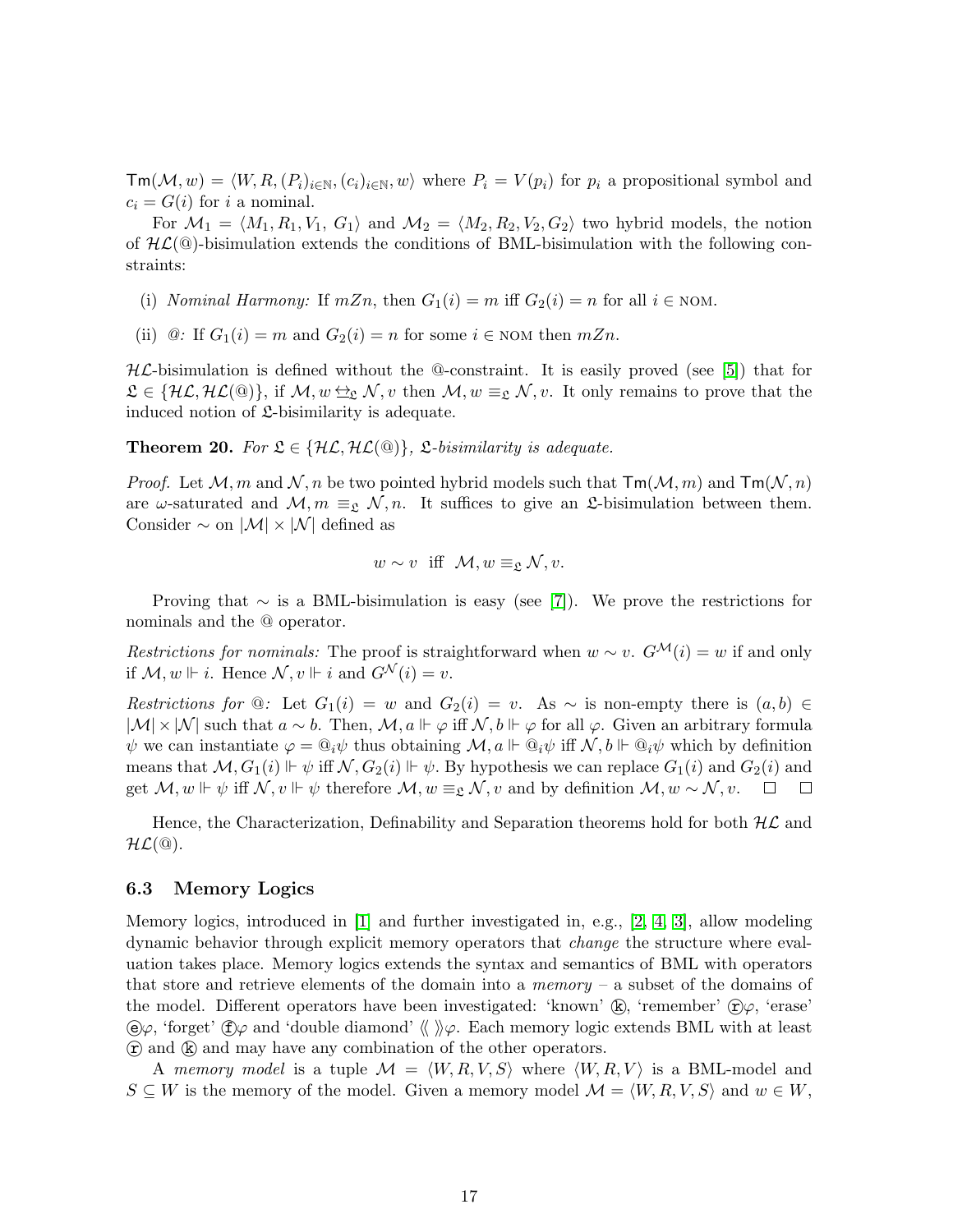the satisfaction conditions for the different memory operators are:

$$
\mathcal{M}, w \Vdash \textcircled{f}\varphi \quad \text{iff} \quad \langle W, R, V, S \cup \{w\}\rangle, w \Vdash \varphi
$$
\n
$$
\mathcal{M}, w \Vdash \textcircled{f}\varphi \quad \text{iff} \quad w \in S
$$
\n
$$
\mathcal{M}, w \Vdash \textcircled{f}\varphi \quad \text{iff} \quad \langle W, R, V, S \setminus \{w\}\rangle, w \Vdash \varphi
$$
\n
$$
\mathcal{M}, w \Vdash \textcircled{g}\varphi \quad \text{iff} \quad \langle W, R, V, \emptyset \rangle, w \Vdash \varphi
$$
\n
$$
\mathcal{M}, w \Vdash \langle \langle \rangle \rangle \varphi \quad \text{iff} \quad \exists w' \in W, wRw' \text{ and } \langle W, R, V, S \cup \{w\}\rangle, w' \Vdash \varphi.
$$

As we can see,  $\hat{r}$  stores the current point of evaluation into memory, while  $\hat{R}$  verifies whether the current point of evaluation has been previously memorized.  $(f)$  removes the evaluation point from the memory while  $\circled{e}$  completely wipes out the memory.  $\langle \rangle$  is a controlled version of  $\hat{\mathcal{L}}$ , which stores the current point of evaluation but forces a move to an accessible point.

The first-order correspondence language  $\sigma$  for memory logics has countably many unary predicate symbols  $P_i$ , a unary predicate symbol  $S$ , a binary relation symbol  $R$  and equality. An adequate translation from any memory logic obtained by combination of the operators described above can be defined by composition of the translation from memory logics to  $H\mathcal{L}(\downarrow)$  found in [\[2\]](#page-20-0) with the translation from  $H\mathcal{L}(\downarrow)$  to FO given in [\[5\]](#page-21-12). Model translation is also fairly straightforward. Let K be the class of all first-order models for the signature  $\sigma$ . Let  $\mathcal{M} = \langle W, R, V, S \rangle$  and  $w \in W$ , then  $\mathsf{Tm}(\mathcal{M}, w) = \langle W, R, (P_i)_{i \in \mathbb{N}}, S, w \rangle$  where  $P_i = V(p_i)$ .

Defining bisimulations for memory logics is more involved. Because memory operators can modify the memory, it is not sufficient for a bisimulation to link evaluation points, we also need to keep track of the current memory state. Let  $\mathcal M$  and  $\mathcal N$  be memory models, and  $Z \subseteq \mathcal{P}(|\mathcal{M}|) \times |\mathcal{M}| \times \mathcal{P}(|\mathcal{N}|) \times |\mathcal{N}|$ . That is, bisimulations do not link pairs of states in the related models, but a set of states (which describes the current memory) and a state in one model, with a similar pair in the other model. A memory bisimulation for a memory logic  $\mathfrak L$  can be defined imposing restrictions on Z depending on the operators that  $\mathfrak L$  has. We summarize the restrictions associated with each operator in the next table. We write  $R<sup>1</sup>$  to denote a relation in  $\mathcal M$  and  $R^2$  is used to denote a relation in  $\mathcal N$ .

| always                            | (nontriv)       | $Z$ is not empty.                                                              |
|-----------------------------------|-----------------|--------------------------------------------------------------------------------|
| always                            | (agree)         | If $(A, m)Z(B, n)$ , then $m \in V(p)$ iff $n \in V(p)$ for all                |
|                                   |                 | $p \in$ PROP.                                                                  |
| $^\mathrm{(k)}$                   | (kagree)        | If $(A, m)Z(B, n)$ , then $m \in A$ if and only if $n \in B$ .                 |
| $^\mathrm{(r)}$                   | (remember)      | If $(A,m)Z(B,n)$ , then $(A \cup \{m\},m)Z(B \cup \{n\},n)$ .                  |
| $^\circledt$                      | (forget)        | If $(A,m)Z(B,n)$ , then $(A \setminus \{m\},m)Z(B \setminus \{n\},n)$ .        |
| $\circlede$                       | (erase)         | If $(A,m)Z(B,n)$ , then $(\emptyset,m)Z(\emptyset,n)$ .                        |
| ♦                                 | (forth)         | If $(A, m)Z(B, n)$ and $R^1(m, m')$ , then $\exists n' \in  \mathcal{N} $ such |
|                                   |                 | that $R^2(n, n')$ and $(A, m')Z(B, n')$ .                                      |
|                                   | $(\text{back})$ | If $(A, m)Z(B, n)$ and $R^2(n, n')$ , then $\exists m' \in  \mathcal{M} $ such |
|                                   |                 | that $R^1(m, m')$ and $(A, m')Z(B, n')$ .                                      |
| $\langle \langle \rangle \rangle$ | (mforth)        | If $(A, m)Z(B, n)$ and $R^1(m, m')$ , then $\exists n' \in  \mathcal{N} $ such |
|                                   |                 | that $R^2(n, n')$ and $(A \cup \{m\}, m')Z(B \cup \{n\}, n')$ .                |
|                                   | (mback)         | If $(A, m)Z(B, n)$ and $R^2(n, n')$ , then $\exists m' \in  \mathcal{M} $ such |
|                                   |                 | that $R^1(m, m')$ and $(A \cup \{m\}, m')Z(B \cup \{n\}, n')$ .                |

Given a memory logic  $\mathfrak L$  we will refer to the bisimulation defined by the corresponding conditions from the table above for each of the operators present in  $\mathfrak{L}$  as 'the bisimulation for  $\mathfrak{L}'$ . It is shown in [\[3\]](#page-21-10) that if  $\mathfrak{L}$  is any of these memory logics, then  $\mathfrak{L}$ -bisimulation implies **L**-equivalence. That is, if  $\langle M, w \rangle$  and  $\langle N, v \rangle$  are two memory models, then  $M, w \leftrightarrow_{\mathcal{L}} N, v$ implies  $\mathcal{M}, w \equiv_{\mathfrak{L}} \mathcal{N}, v$ .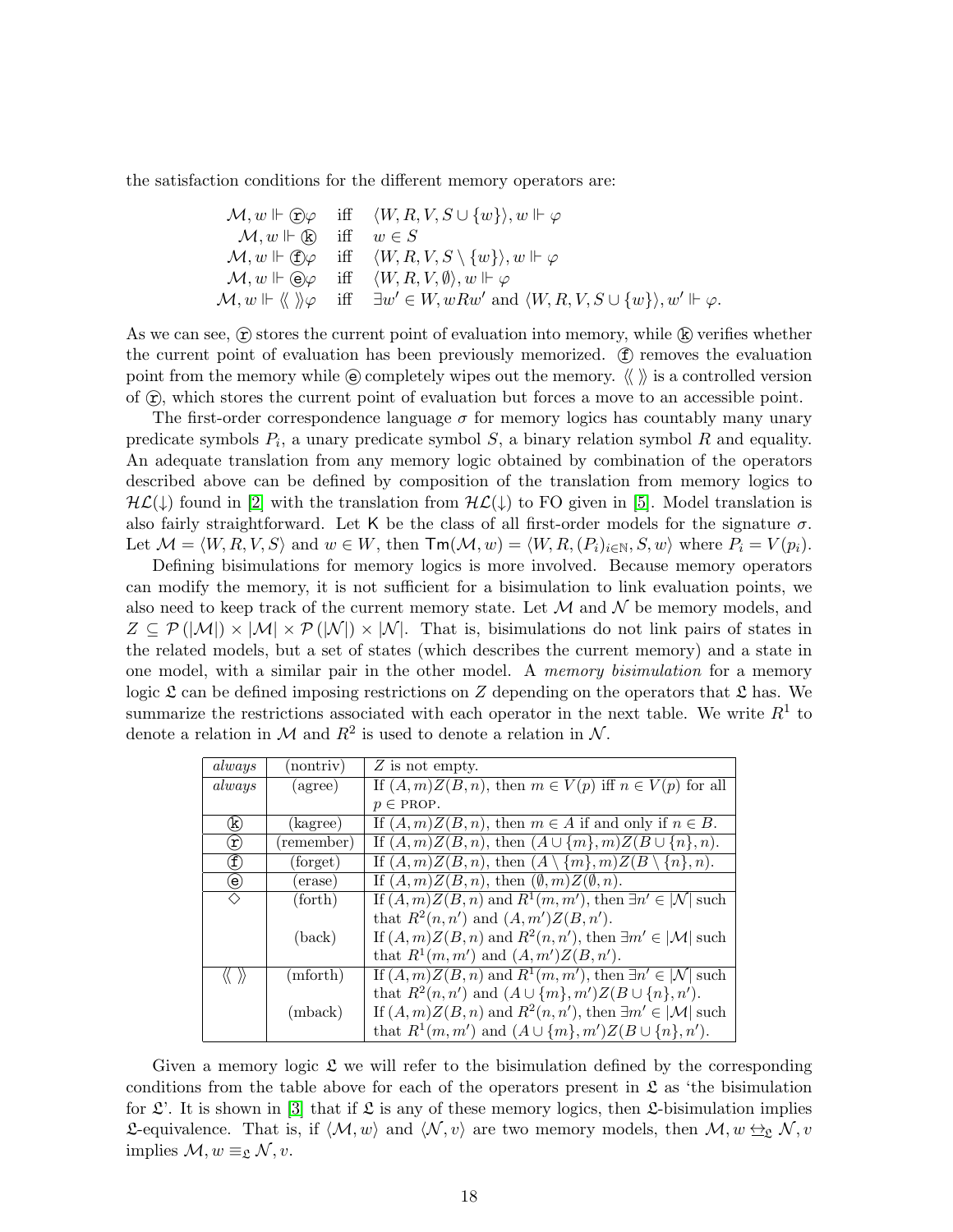**Theorem 21.** For any a memory logic  $\mathfrak{L}$ ,  $\mathfrak{L}$ -bisimilarity is adequate.

*Proof.* Remember that an  $\mathfrak{L}$ -similarity  $\Rightarrow_{\mathfrak{L}}$  is adequate for  $\mathfrak{L}$  if the class of  $\omega$ -saturated models in K has the Hennessy-Milner property with respect to  $\Rightarrow$ <sub>2</sub>.

Let  $\mathcal{M} = \langle W, R, V, S \rangle$  and  $\mathcal{N} = \langle W', R', V', S' \rangle$  be two arbitrary £-models. Consider the pointed models  $M, m$  and  $N, n$  such that  $\textsf{Tm}(M, m)$  and  $\textsf{Tm}(N, n)$  are  $\omega$ -saturated and  $M, m \equiv_{\mathfrak{L}} N, n$ . Again, it suffices to give an  $\mathfrak{L}$ -bisimulation between them. We propose the binary relation ∼ defined as

$$
(A, w) \sim (B, v)
$$
 iff  $\mathcal{M}', w \equiv_{\mathfrak{L}} \mathcal{N}', v$ 

as a candidate for a bisimulation where  $\mathcal{M}' = \langle W, R, V, A \rangle$ ,  $\mathcal{N}' = \langle W', R', V', B \rangle$  and  $A \cup$  $\{w\} \subseteq W, B \cup \{v\} \subseteq W'$ . Suppose that  $(A, w) \sim (B, v)$ .  $\sim$  satisfies *(nontriv)* and *(agree)* by definition. We now prove that the other restrictions also holds if the language contains the corresponding operator. In what follows, for  $\mathcal{M} = \langle W, R, V, S \rangle$  let  $\mathcal{M}[w] = \langle W, R, V, S \cup \{w\} \rangle$ .

Restrictions for  $\& w \in A$  iff  $\mathcal{M}', w \models \& \text{ iff } \mathcal{N}', v \models \& \text{ iff } v \in B$ .

Restrictions for  $\hat{C}$   $(A, w) \sim (B, v)$  implies that for every  $\varphi$ ,  $\mathcal{M}'$ ,  $w \models \varphi$  iff  $\mathcal{N}'$ ,  $v \models \varphi$ . In particular,  $\mathcal{M}'$ ,  $w \models \mathcal{D}\psi$  iff  $\mathcal{N}'$ ,  $v \models \mathcal{D}\psi$ , which by the definition of satisfaction, holds precisely when  $\mathcal{M}'[w], w \models \psi$  iff  $\mathcal{N}'[v], v \models \psi$  and hence  $(A \cup \{w\}, w) \sim (B \cup \{v\}, v)$ .

The restrictions for  $\hat{\mathfrak{X}}$  and  $\hat{\mathfrak{g}}$  are established similarly, while the restrictions for  $\diamond$  is proved as for BML (see [\[7,](#page-21-0) Proposition 2.54]).

Restrictions for  $\langle \rangle$  Since  $(A, w) \sim (B, v)$ , we have already seen in the  $\hat{r}$  case that  $\mathcal{M}'[w], w \models \psi \text{ iff } \mathcal{N}'[v], v \models \psi.$ <sup>[6](#page-18-0)</sup> This implies that  $\mathcal{M}'[w], w \equiv_{\mathfrak{L}} \mathcal{N}'[v], v.$ 

We claim without proof (see [\[28\]](#page-22-10)) that memorization preserves  $\omega$ -saturation, i.e., if M is  $\omega$ -saturated, then this also holds for  $\mathcal{M}[w]$ . Suppose now that  $w'$  is a successor of w. Let  $\Sigma$  be the set of all formulas true at  $\mathcal{M}'[w], w'$ . For every finite subset  $\Delta \subseteq \Sigma$  we have  $\mathcal{M}'[w], w' \models \bigwedge \Delta$ , hence  $\mathcal{M}'[w], w \models \langle \langle \rangle \rangle \bigwedge \Delta$ . By L-equivalence we have  $\mathcal{N}'[v], v \models \langle \langle \rangle \rangle \bigwedge \Delta$ which means that for every  $\Delta$  we have a v-successor satisfying it. By preservation of  $\omega$ saturation under memorization, we can conclude that there exists  $v'$ , a successor of  $v$ , so that  $\mathcal{N}'[v], v' \models \Sigma$ . As  $\mathcal{M}'[w], w'$  and  $\mathcal{N}'[v], v'$  make the same formulas true, they are  $\mathfrak{L}$ -equivalent and by definition they will be related by the bisimulation. This establishes  $(mforth)$  as  $(A \cup \{w\}, w') \sim (B \cup \{v\}, v')$ . The proof for *(mback)* is similar.

We have shown that in all cases  $\mathfrak{L}$ -simulation satisfy the required constraints. This proves that given two  $\omega$ -saturated  $\mathfrak{L}$ -equivalent models we are able to construct an  $\mathfrak{L}$ -simulation between them. This suffices to show that the class of  $\omega$ -saturated models has the Hennessy-Milner property with respect to the induced notion of  $\mathfrak{L}$ -bisimilarity. П  $\Box$ 

As a result of the above theorem, our framework guarantees the Characterization, Definability and Separation theorems for memory logics. Notice that Separation had not been previously investigated for this family of logics.

<span id="page-18-0"></span> $^6\mathrm{We}$  can use  $\textcircled{e}$  here because it is in the language of any memory logic.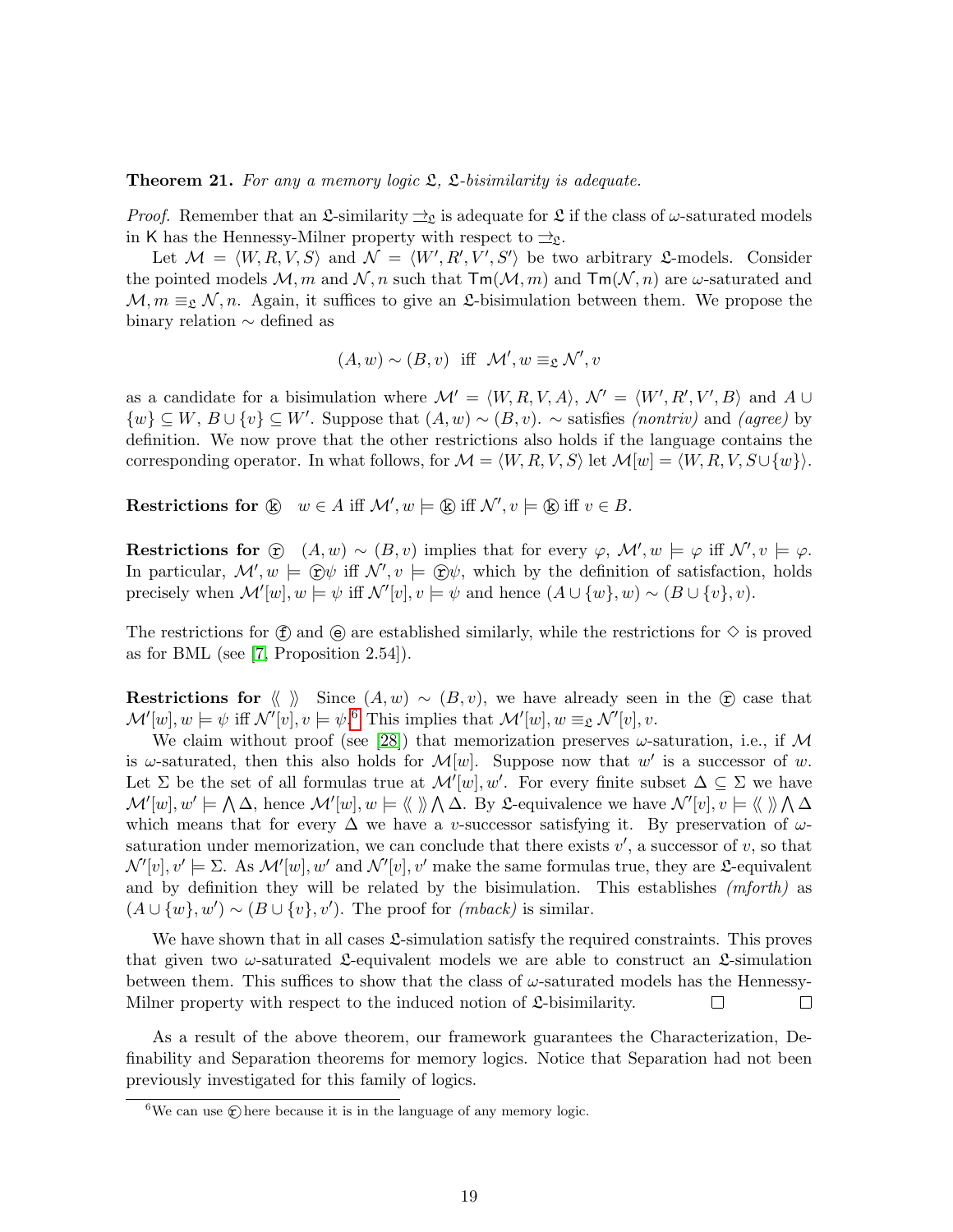# <span id="page-19-0"></span>7 Related work

Other generalizations Generalizations such as the ones we investigated here have been pursued in the work of Hollenberg. In [\[17\]](#page-21-14) he shows a relativized and extended version of van Benthem's characterization theorem for so-called normal first-order definable modalities. These modalities are defined by  $\Sigma_1^0$ -formulas and, therefore, they cannot define the *Since* and Until operators of temporal logics or the operators of graded modal logic. Also, these results do not apply to sub-boolean logics and only discuss characterization, not considering definability and separation. Our proofs work for any modality with a first order translation and both boolean and sub-boolean logics.

Finite models Although our framework cover many logics, it cannot be used to prove results for the class of *finite* models. This is an important class which lies beyond our reach since it is not closed under ultraproducts. Many characterization and definability theorems are known to hold in the class of finite models. For example, Rosen [\[34\]](#page-22-11) shows that van Benthem's characterization theorem holds for the class of finite models for the basic modal logic. Otto [\[30\]](#page-22-12) gives an elementary proof which works in both the finite and infinite cases.

Game-based techniques Our framework is not applicable to finite models mainly because it is based on a compactness argument. An alternative technique involves a game-based analysis (see [\[14\]](#page-21-15) for a comprehensive introduction). This technique is closer to the methods used in finite model theory and applies in a very uniform way to both classes of finite and infinite models. Following these approach, Dawar and Otto [\[10\]](#page-21-16) give several characterization theorems which cover a broad range of classes of frames and models (such as transitive, finite and rooted frames). Their results, however, are mostly geared towards BML (with bisimulation as observational equivalence) and a few extensions like BML with the global modality. Our framework is constrained to ultraproduct-closed classes of models and applies to a fairly wide class of modal logics and their corresponding notions of observational equivalence.

Coalgebraic correspondence theory Coalgebraic modal logic [\[31\]](#page-22-13) seeks to uniformly study modal logic over different types of structures. For that purpose, the models are taken to be coalgebras for an endofunctor in the category of sets. Various kinds of structures can be seen as coalgebras, for instance: streams, Kripke models, Markov chains and neighborhood frames, among many others. Also, several kinds of modalities over these structures can be captured as appropriate predicate liftings. In [\[35\]](#page-22-14) the authors prove a van Benthem-Rosen result (i.e., a characterization result for both the class of finite and infinite models) for different kinds of coalgebras. The result is very general but it only applies to rank-1 axiomatizable logics [\[36\]](#page-22-15). Moreover, the modalities definable in this framework are limited by the naturality constraint of predicate liftings. The generalization obtained using a coalgebraic framework is orthogonal to our approach: while their results apply to many widely different types of structures, our results apply to many different logics and similarity notions.

#### <span id="page-19-1"></span>8 Conclusions and further work

When doing first-order model theory, partial isomorphisms and many other well-known tools are at hand. But sometimes one is satisfied with languages which are less expressive than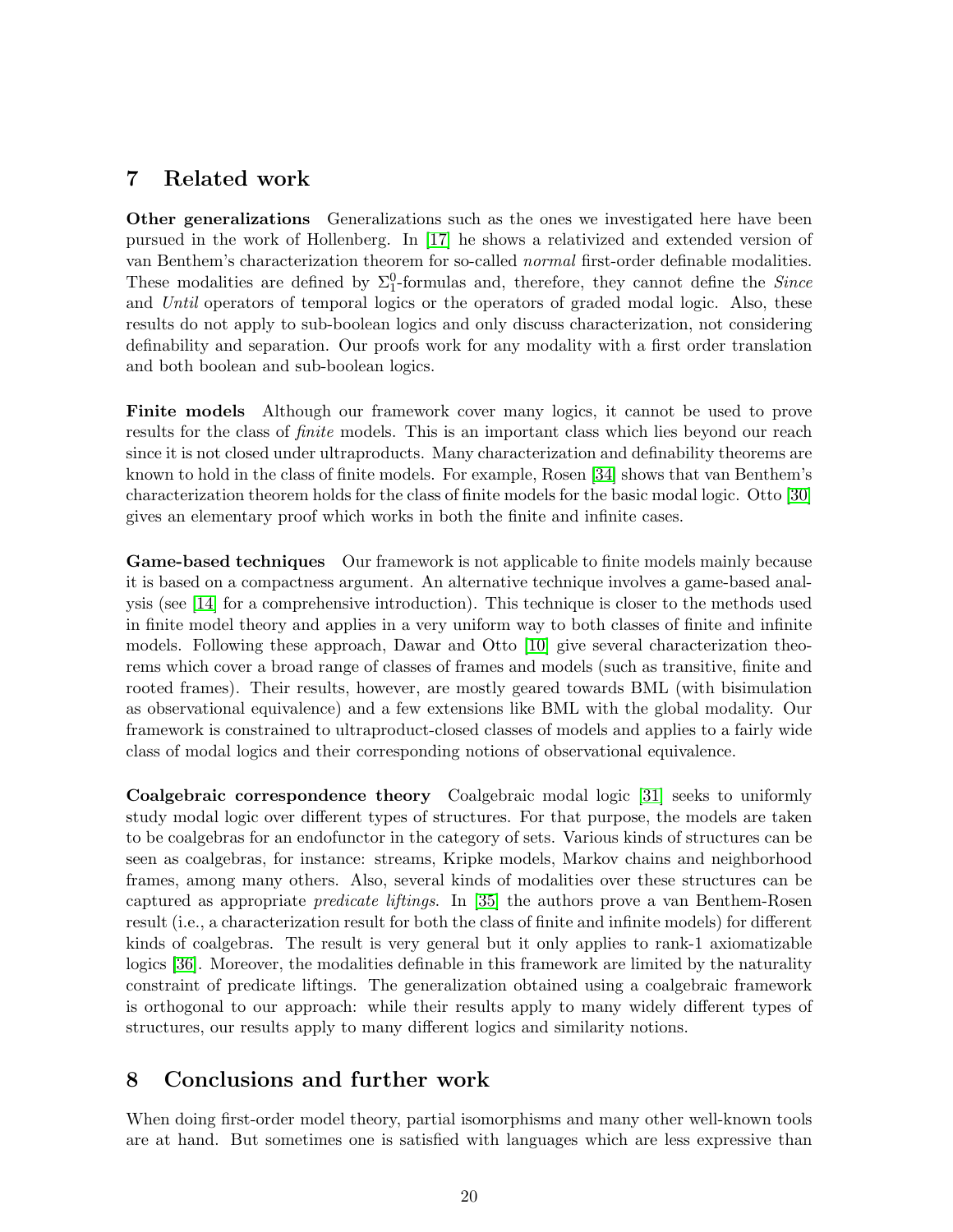first-order but have a better computational behavior. This is where modal logics enter the scene. If one aims to develop a model theory for some given modal logic  $\mathfrak{L}$ , one probably needs to devise a reasonable notion of simulation. What does reasonable mean here? How do we calibrate such a notion? It is clear that at least the following should hold:

<span id="page-20-2"></span>If 
$$
\mathcal{M}, w \rightrightarrows_{\mathfrak{L}} \mathcal{N}, v
$$
 then  $\mathcal{M}, w \rightrightarrows_{\mathfrak{L}} \mathcal{N}, v$  (2)

but this is not enough. In the process of finding the right simulation notion, candidates are often checked against finite models, or against image finite models. In those cases, one expects to be able to prove the converse of [\(2\)](#page-20-2). The results of this article indicate that guaranteeing the converse of  $(2)$  for the class of  $\omega$ -saturated models is enough to develop a basic model theory for L. This key condition together with some other reasonable restrictions related to syntax, semantics and expressive power of  $\mathfrak L$  are presented in Section [2](#page-4-0) and define our general framework. Our main results, which are in Sections [3,](#page-6-1) [4](#page-10-0) and [5,](#page-13-0) state that any modal logic that fits our framework has a form of Characterization, Definability and Separation. In all of them, the notion of *similarity* plays a central role.

One point to be observed is that our framework requires K, the image of the model translation, to be closed under ultraproducts and isomorphism. In particular, classes of models which are definable by a set of first-order formulas (i.e., elementary classes) satisfy this condition. However, that is not the only case. The framework can also be used with classes defined by a set of  $\Sigma_1^1$ -formulas [\[9,](#page-21-4) Corollary 4.1.14] (i.e., existential second-order logic) and, more generally, with pseudo-elementary classes [\[9,](#page-21-4) Exercise 4.1.17].

Notice also, that the general framework we introduced does not stipulate anything particularly modal in the logic under investigation (it is actually difficult to provide a good definition of what a modal logic is). As such, it would be interesting to investigate whether the approach applies to logics which are not usually considered modal such as, for example, linear logic.

Another natural extension of our framework is to include logics without disjunction in their language. Several description logics that do not include the disjunction operator in their language, for example, are known to satisfy preservation theorems [\[23\]](#page-22-16). A third possible line of work is to extend our results to model classes which are not closed under ultraproducts, such as the class of finite models. One last interesting question is to investigate the relation between Separation and Interpolation. It is well know that in some logics, separation implies a strong form of Craig Interpolation [\[9,](#page-21-4) [22\]](#page-22-2), but interpolation fails for many logics covered by our framework (e.g., memory logics). A careful study of which additional conditions are required to obtain interpolation would surely be interesting.

#### References

- <span id="page-20-1"></span>[1] Areces, C., 2007. Hybrid logics: The old and the new. In: Arrazola, X., Larrazabal, J. (Eds.), Proceedings of LogKCA-07. San Sebastian, Spain, pp. 15–29.
- <span id="page-20-0"></span>[2] Areces, C., Figueira, D., Figueira, S., Mera, S., 2008. Expressive power and decidability for memory logics. In: Logic, Language, Information and Computation. Vol. 5110 of Lecture Notes in Computer Science. Springer Berlin / Heidelberg, Edinburgh, Scotland, pp. 56–68, Proceedings of WoLLIC 2008.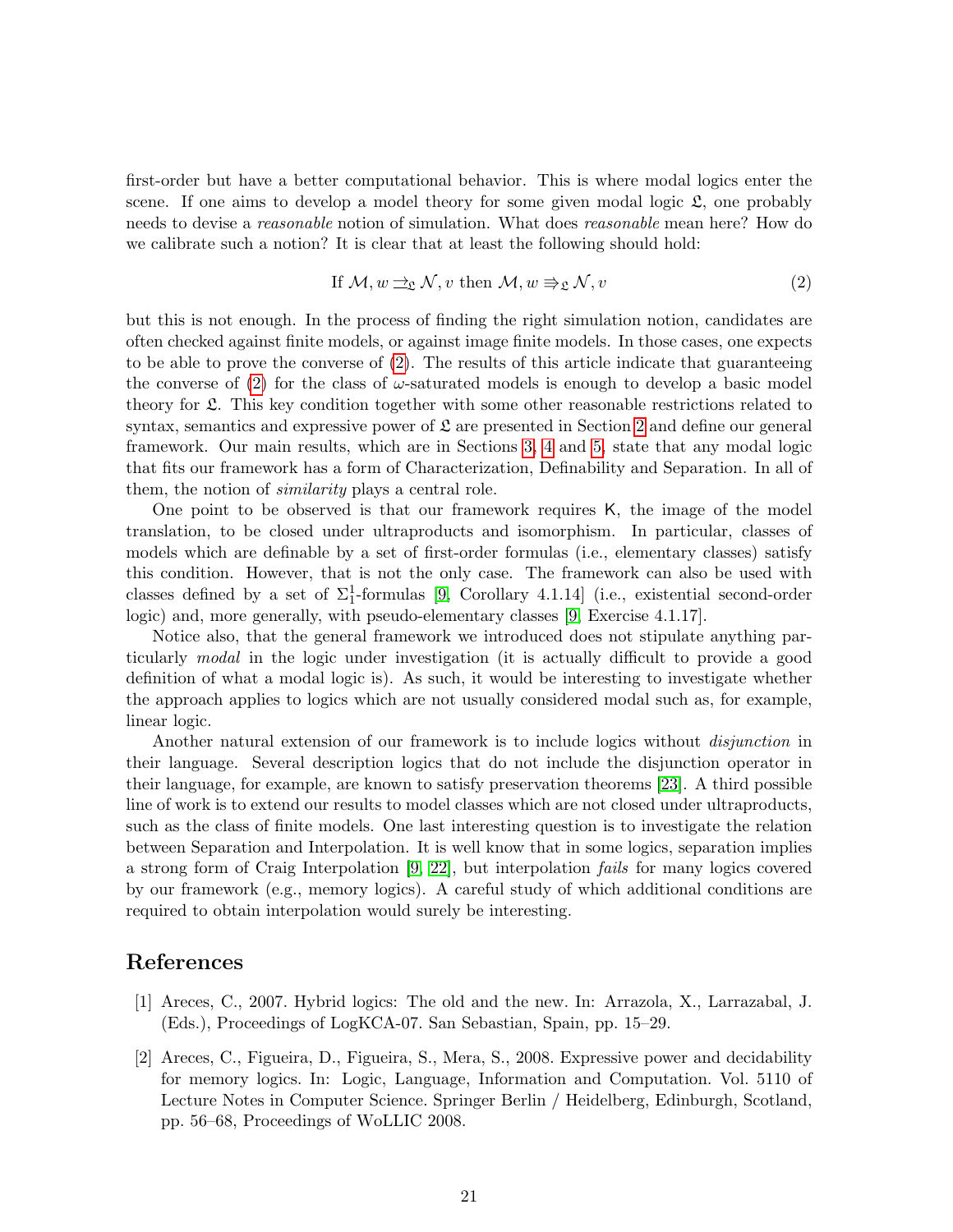- <span id="page-21-10"></span>[3] Areces, C., Figueira, D., Figueira, S., Mera, S., 2011. The expressive power of memory logics. Review of Symbolic Logic 4 (2), 290–318.
- <span id="page-21-13"></span>[4] Areces, C., Figueira, S., Mera, S., 2011. Completeness results for memory logics. Annals of Pure and Applied Logic 163 (7), 961–972.
- <span id="page-21-12"></span>[5] Areces, C., ten Cate, B., 2006. Hybrid logics. In: Blackburn, P., Wolter, F., van Benthem, J. (Eds.), Handbook of Modal Logics. Elsevier, pp. 821–868.
- <span id="page-21-11"></span>[6] Baader, F., Calvanese, D., McGuinness, D., Nardi, D., Patel-Schneider, P., 2007. The description logic handbook. Cambridge University Press, New York, NY, USA.
- <span id="page-21-0"></span>[7] Blackburn, P., de Rijke, M., Venema, Y., 2001. Modal Logic. Cambridge University Press, New York, NY, USA.
- <span id="page-21-8"></span>[8] Carreiro, F., 2011. On characterization, definability and  $\omega$ -saturated models. In: International Colloquium on Theoretical Aspects of Computing. Vol. 6916 of Lecture Notes in Computer Science. Springer Berlin / Heidelberg, pp. 62–76.
- <span id="page-21-4"></span>[9] Chang, C., Keisler, H., 1973. Model Theory, Volume 73 (Studies in Logic and the Foundations of Mathematics). Elsevier Science B.V., Amsterdam, The Netherlands.
- <span id="page-21-16"></span>[10] Dawar, A., Otto, M., 2009. Modal characterisation theorems over special classes of frames. Annals of Pure and Applied Logic 161 (1), 1–42.
- <span id="page-21-3"></span>[11] de Rijke, M., 1992. The modal logic of inequality. Journal of Symbolic Logic 57, 566–584.
- <span id="page-21-5"></span>[12] de Rijke, M., 1995. Modal model theory. Tech. Rep. CS-R9517, CWI, Amsterdam.
- <span id="page-21-7"></span>[13] de Rijke, M., Sturm, H., 2001. Global denability in basic modal logic. In: Wansing, H. (Ed.), Essays on Non-Classical Logic. World Scientic Publishers, pp. 111–135.
- <span id="page-21-15"></span>[14] Goranko, V., Otto, M., 2006. Model theory of modal logic. In: Blackburn, P., Wolter, F., van Benthem, J. (Eds.), Handbook of Modal Logics. Elsevier, pp. 255–325.
- <span id="page-21-2"></span>[15] Goranko, V., Passy, S., 1992. Using the universal modality: Gains and questions. Journal of Logic and Computation 2 (1), 5–30.
- <span id="page-21-9"></span>[16] Hansen, H., 2003. Monotonic modal logics. Master's thesis, ILLC, University of Amsterdam.
- <span id="page-21-14"></span>[17] Hollenberg, M., 1998. Logic and bisimulation. Ph.D. thesis, Philosophical Institute, Utrecht University.
- <span id="page-21-6"></span>[18] Janin, D., Walukiewicz, I., 1996. On the expressive completeness of the propositional mu-calculus with respect to monadic second order logic. In: Montanari, U., Sassone, V. (Eds.), CONCUR. Vol. 1119 of Lecture Notes in Computer Science. Springer, pp. 263–277.
- <span id="page-21-1"></span>[19] Kamp, H., 1968. Tense logic and the theory of linear order. Ph.D. thesis, University of Califormia, Los Angeles.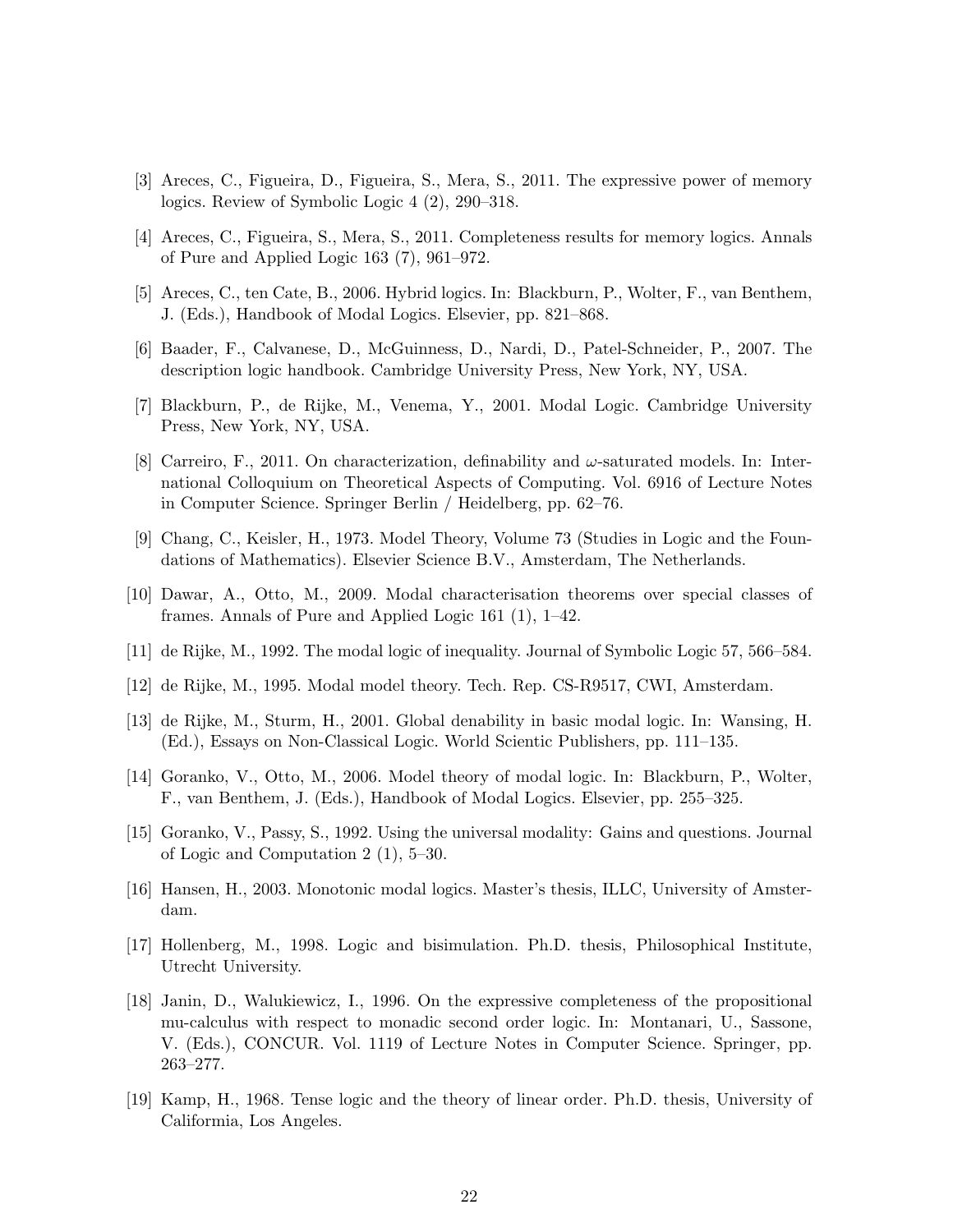- <span id="page-22-7"></span>[20] Keisler, H., 2010. The ultraproduct construction. In: Bergelson, V., Blass, A., Di Nasso, M., Jin, R. (Eds.), Ultrafilters Across Mathematics. Vol. 530 of Contemporary Mathematics. American Mathematical Society, pp. 163–179.
- <span id="page-22-0"></span>[21] Kozen, D., 1983. Results on the propositional  $\mu$ -calculus. Theoretical Computer Science 27 (3), 333–354.
- <span id="page-22-2"></span>[22] Kurtonina, N., de Rijke, M., 1997. Bisimulations for temporal logic. Journal of Logic, Language and Information 6, 403–425.
- <span id="page-22-16"></span>[23] Kurtonina, N., de Rijke, M., 1997. Classifying description logics. In: Brachman, R. J., Donini, F. M., Franconi, E., Horrocks, I., Levy, A. Y., Rousset, M.-C. (Eds.), Description Logics. Vol. 410 of URA-CNRS.
- <span id="page-22-6"></span>[24] Kurtonina, N., de Rijke, M., 1997. Simulating without negation. Journal of Logic and Computation 7, 503–524.
- <span id="page-22-3"></span>[25] Kurtonina, N., de Rijke, M., 1999. Expressiveness of concept expressions in first-order description logics. Artificial Intelligente 107 (2), 303–333.
- <span id="page-22-1"></span>[26] Marker, D., 2002. Model theory: an introduction. Graduate texts in mathematics. Springer.
- <span id="page-22-5"></span>[27] Marx, M., Venema, Y., 1997. Multi-Dimensional Modal Logic. Vol. 4 of Applied Logic Series.
- <span id="page-22-10"></span>[28] Mera, S., 2009. Modal memory logics. Ph.D. thesis, Universidad de Buenos Aires & Université Henri Poincare, Buenos Aires, Argentina.
- <span id="page-22-4"></span>[29] Moller, F., Rabinovich, A., 1999. On the expressive power of CTL\*. In: LICS. IEEE Computer Society, pp. 360–368.
- <span id="page-22-12"></span>[30] Otto, M., 2006. Bisimulation invariance and finite models. In: Chatzidakis, Z., Koepke, P., Pohlers, W. (Eds.), Logic Colloquium '02. Lecture Notes in Logic. ASL, pp. 276–298.
- <span id="page-22-13"></span>[31] Pattinson, D., 2003. Coalgebraic modal logic: Soundness, completeness and decidability of local consequence. Theoretical Computer Science 309 (1–3), 177–193.
- <span id="page-22-8"></span>[32] Prior, A., 1967. Past, Present and Future. Clarendon Press, Oxford.
- <span id="page-22-9"></span>[33] Prior, A., 1968. Papers on Time and Tense. University of Oxford Press.
- <span id="page-22-11"></span>[34] Rosen, E., 1995. Modal logic over finite structures. Journal of Logic, Language and Information 6, 95–27.
- <span id="page-22-14"></span>[35] Schröder, L., Pattinson, D., 2010. Coalgebraic correspondence theory. In: Ong, L. (Ed.), Proceedings of FoSSaCS 2010. Vol. 6014 of Lecture Notes in Computer Science. Springer, pp. 328–342.
- <span id="page-22-15"></span>[36] Schröder, L., Pattinson, D., 2010. Rank-1 modal logics are coalgebraic. Journal of Logic and Computation 20 (5), 1113–1147.